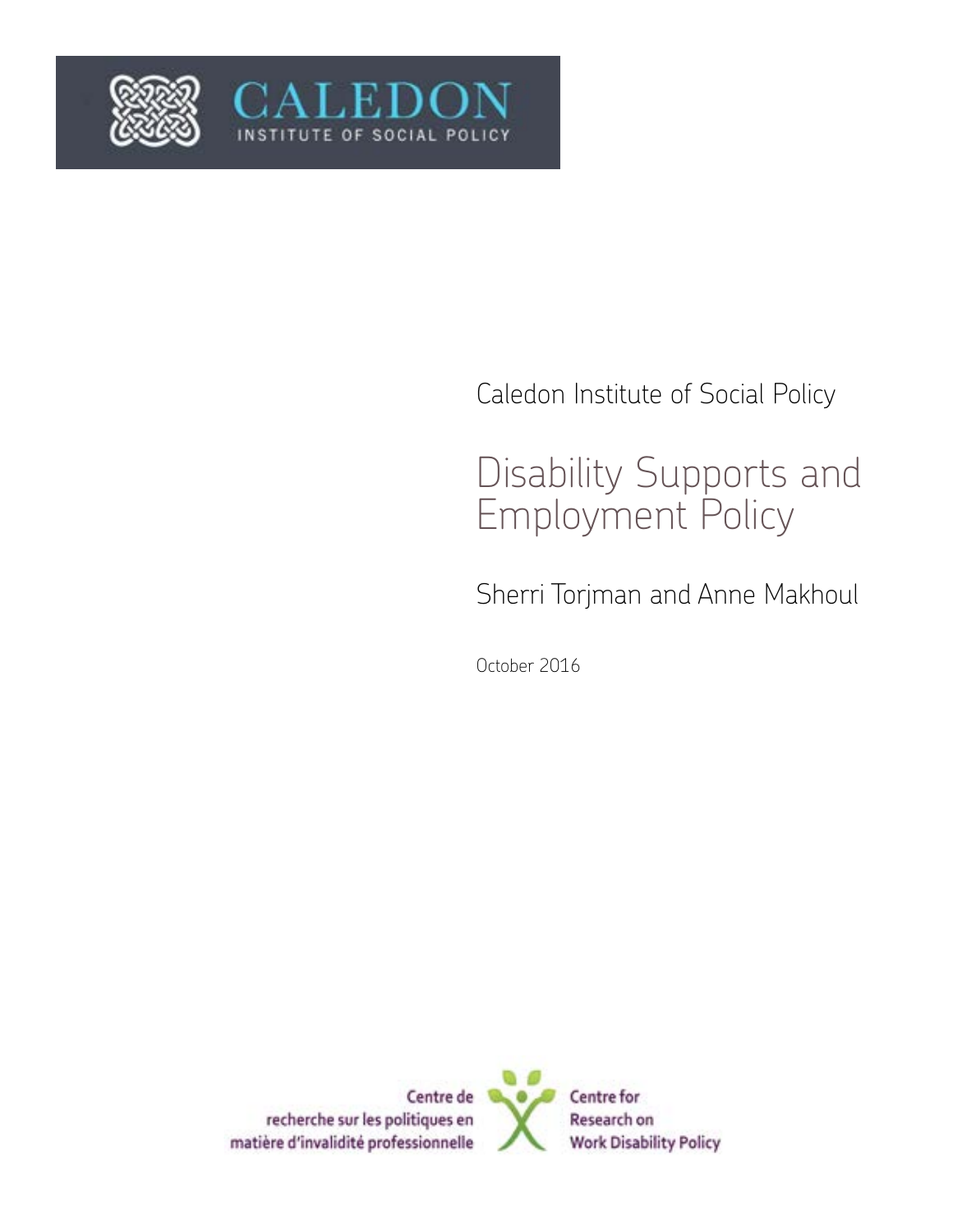# Disability Supports and Employment Policy\*

# Sherri Torjman and Anne Makhoul

October 2016

\* The authors gratefully acknowledge the financial contribution from the Centre for Research on Work Disability Policy.



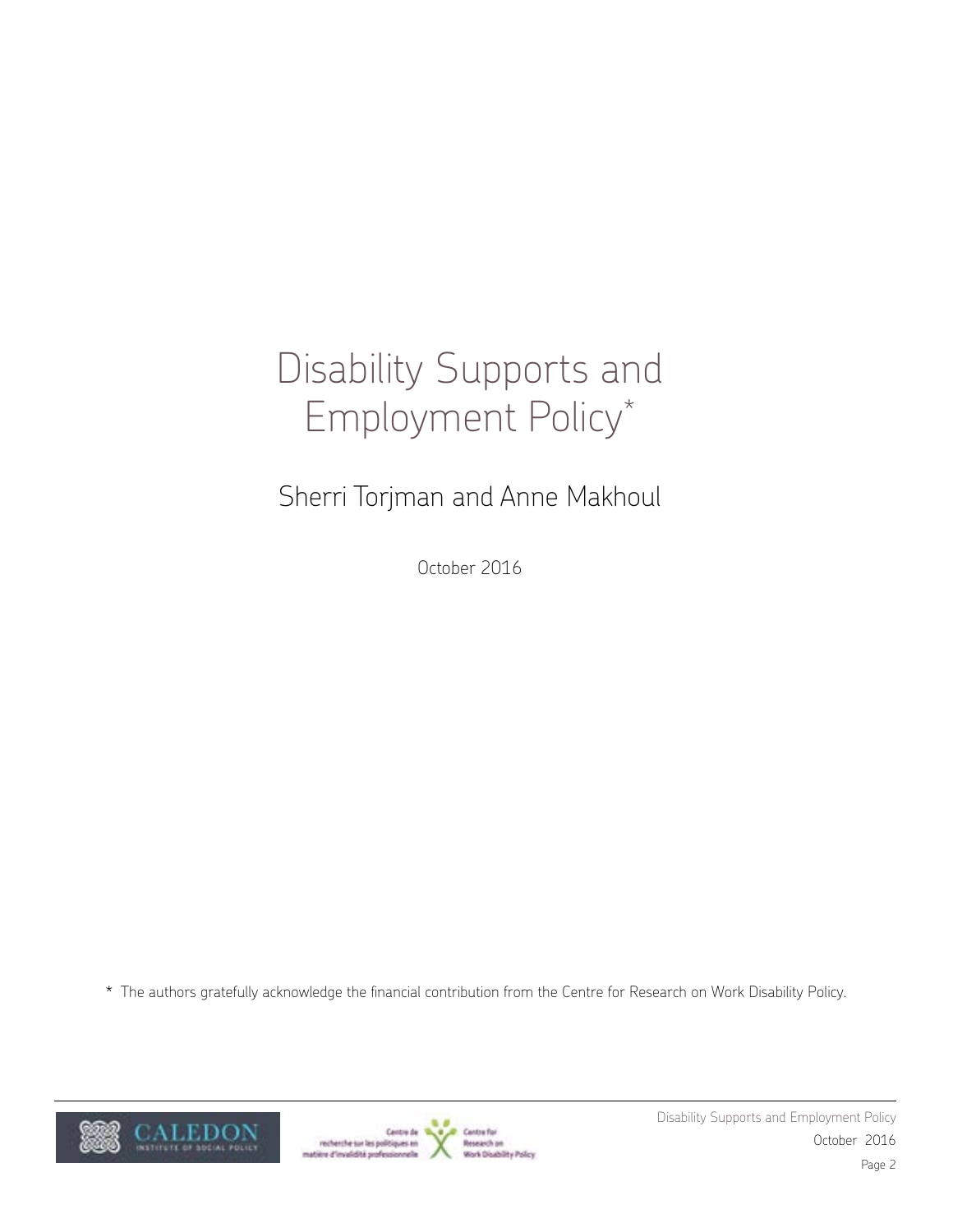Copyright © 2016 by The Caledon Institute of Social Policy

ISBN 1-55382-676-0

Published by:

Caledon Institute of Social Policy 1354 Wellington Street West, 3rd Floor Ottawa, ON K1Y 3C3 CANADA

Tel.: (613) 729-3340

E-mail: caledon@caledoninst.org Website: www.caledoninst.org Twitter: @CaledonINST



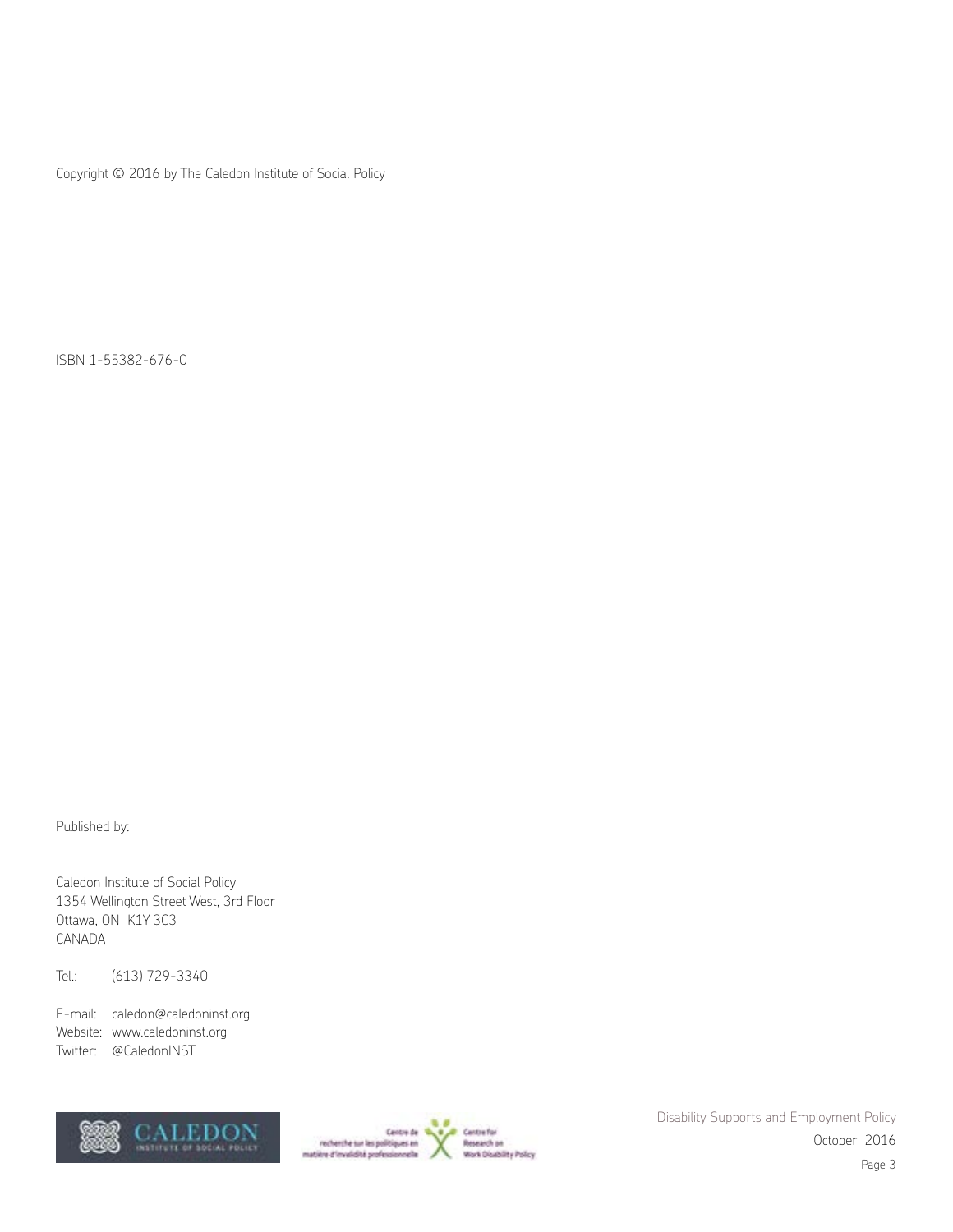# Table of Contents

| $\bullet$<br>$\bullet$<br>$\bullet$<br>$\bullet$ |  |
|--------------------------------------------------|--|
|                                                  |  |
|                                                  |  |
|                                                  |  |
|                                                  |  |
|                                                  |  |



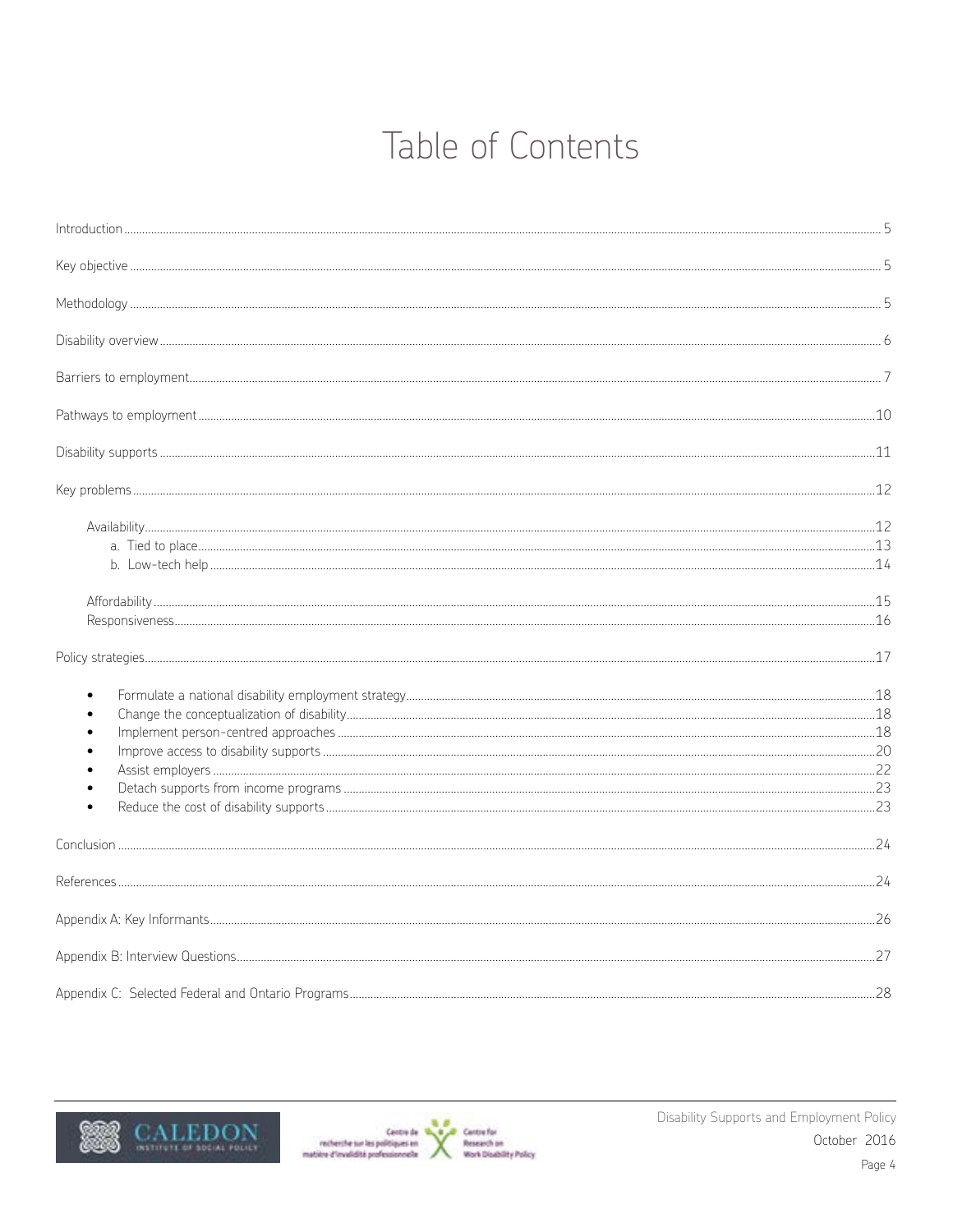## INTRODUCTION

There is no definitive or well-articulated work disability policy in Canada.

A policy implies a set of systematic and consistent procedures that can be clearly identified and described. Stated principles and guidelines are set out in order to reach desired objectives.

The presence of a policy typically involves a commonly accepted or understood set of procedures, which are often made public on a website, in a booklet or in some other widely accessible format. Anyone involved with that system – whether as user or provider – can readily describe how the processes work. They can articulate the nature of the good or service, the eligibility criteria to qualify for those provisions, the application procedures, and the associated expectations or requirements.

This is not the case when it comes to work disability policy. Unfortunately, there are no such distinctly defined provisions within the diverse set of programs and measures that comprise the work disability landscape. Rather, there are several major streams into which individuals fall depending upon their relationship – in, temporarily out or none at all − with the paid labour market. The work disability policy 'system' (the term is used advisedly) consists of various programs and services whose purpose is to enable persons with disabilities to find a job, maintain their employment or re-enter the labour market.

Engaging with the work disability system also depends, in some jurisdictions, on the nature of the disabling condition. There are special vocational programs, for example, for persons with developmental disabilities. Ontario has a designated employment program for people living with HIV/AIDS. Because the trajectory of this condition can be unpredictable, it requires a supportive work environment that permits flexible schedules.

In short, the way in which individuals came to the world of disability and their link − or not − to the paid labour market are major factors in determining access to disability supports. The system is complicated but perhaps far more so than it needs to be. The way in which the system of disability supports is constructed and organized seriously impedes access to its provisions.

It is important to note that transportation was not included in this study. Several key informants made reference to problems related to the availability of affordable, accessible transportation and, in its absence, the associated barriers to employment. One individual explained that, in theory, he could use accessible subway stations in Toronto to get to and from work. But the trains are so crowded at certain times that it is impossible to maneuver his wheelchair and a guide dog in the very tight spaces. What appears to be accessible on paper may not be accessible in practice.

Affordable, accessible transportation is essential for participation in the paid labour market. However, it is considered a distinct policy area and is administered separately from disability supports.

Similarly, access to prescription medications was not included in this study. While certain drugs are crucial to well-being – sometimes even essential for survival – they are not typically considered as disability supports. From a policy perspective, they are addressed as a separate domain, related primarily to health care. There have been discussions and studies on a national Pharmacare program. The Council of the Federation comprising provincial and territorial Premiers, for example, has considered various policy options for a national system of drug purchase and pricing.

Finally, assistance in finding employment is an essential disability-related support that is discussed in this paper. However, it is not considered as part of "disability supports," which have a distinct meaning within the context of this work: technical aids/equipment and essential personal supports, such as attendant care and homemaker services.

#### KEY OBJECTIVE

This study was undertaken as part of the Centre for Research on Work Disability Policy (CRWDP) initiative. The material focuses primarily on disability supports in Ontario because this work was carried out in association with the CRWDP disability cluster in that province.

The primary objective of this study was to explore the issue of access to disability supports and links to paid employment.

For the purposes of this study, disability supports are an umbrella term that consists of two main components. The first stream involves technical aids and equipment, which may be used at home, at work or in the community. They also involve work-related aids and equipment required for the performance of a job or paid employment. The second component comprises personal services, such as attendant care and home care.

#### METHODOLOGY

The material in this report derives from three main sources:

- a scan of relevant federal and Ontario programs
- a literature review
- interviews with individuals with lived experience of disability and with key informants from organizations representing persons with disabilities. There is no attribution to specific respondents (with the notable exception of the former Lieu-





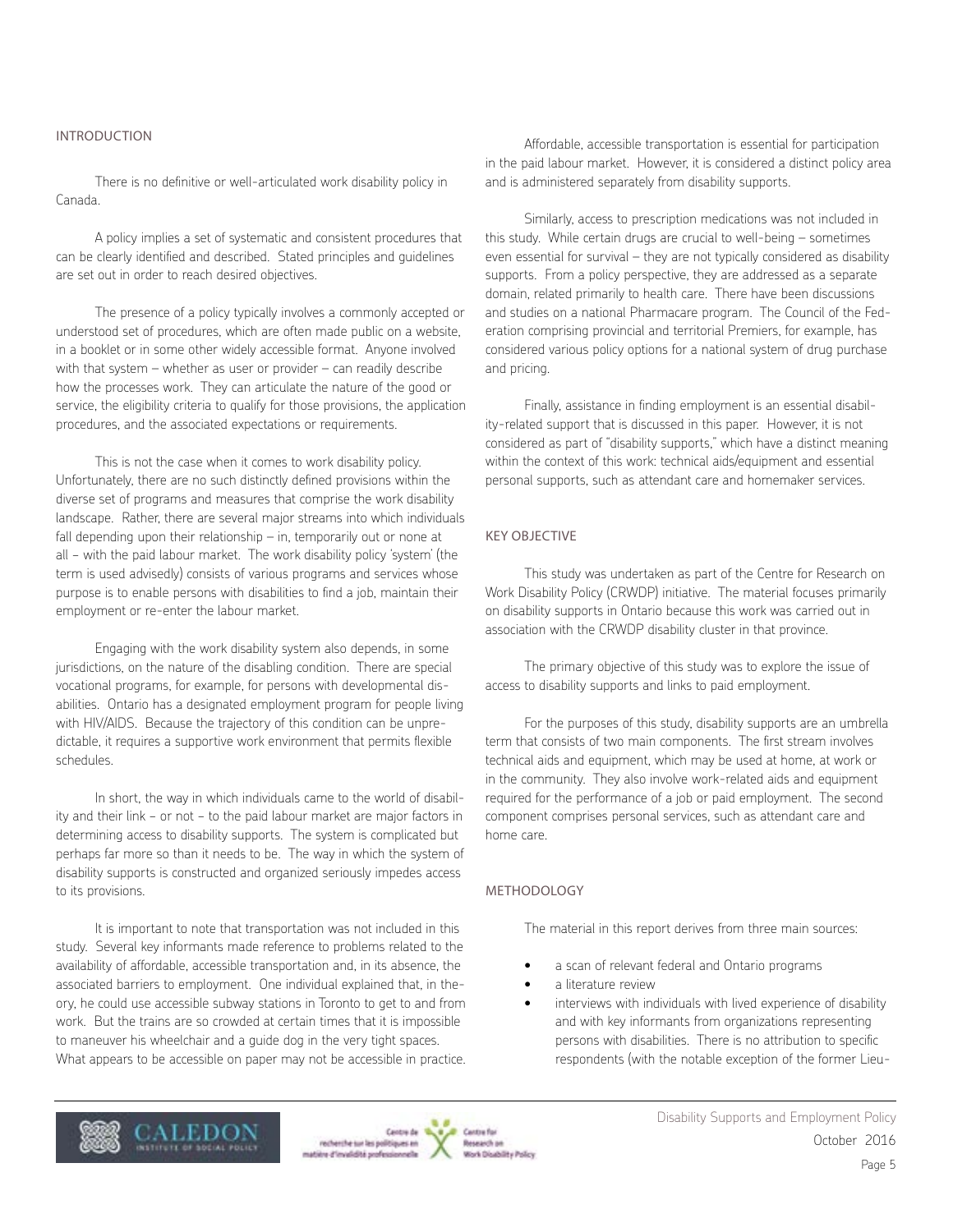tenant Governor of Ontario). The quotes in the body of this report are taken from selected interviews, unless otherwise indicated.

A list of key informants is attached in Appendix A. Interview guidelines are attached as Appendix B. Respondents varied in their employment circumstances: Some were students about to enter the paid labour market, others were looking for work and still others were employed on a full- or part-time basis.

Some key informants made reference to specific programs that were helpful to them and to selected employers with which they have had personal experience. We recognize that there are many other exemplary programs and organizations. The examples discussed in this report represent an illustrative rather than an exhaustive list.

We heard in many interviews how important it is to share positive 'good news' stories. We acknowledge, however, that there may be individuals who have not had positive experiences with the identified programs and organizations. Our findings reflect the information that was relayed to us in the interviews with respondents.

The findings of this report are presented in the following sections:

- disability overview
- barriers to employment
- pathways to employment
- disability supports
- key problems
- policy strategies
- selected federal and Ontario programs (Appendix C).

#### DISABILITY OVERVIEW

An estimated 3.8 million Canadians - close to 14 percent of the adult population – were formally identified in 2012 as limited in their daily activities due to a disability [Statistics Canada 2013].

But disability supports are relevant to far more than this designated population. They also provide crucial assistance to thousands of elderly individuals not formally classified as having a disability. This is potentially a very large group. Canada is aging rapidly; 25 percent of the population will be over age 65 by 2030.

While many Canadians remain active and healthy well into their senior years, the incidence of disability rises with age:

… 2.3 million working-age Canadians (15 to 64), or 10.1 percent, reported having a disability in 2012, compared to 33.2 percent of

Canadian seniors − those ages 65 or older. Within the working-age population, those reporting a disability was 4.4 percent for people ages 15 to 24; 6.5 percent for those 25 to 44; and 16.1 percent for those 45 to 64. This proportion reaches 26.3 percent for those ages 65 to 74 and 42.5 percent among those 75 and older [Statistics Canada 2013].

There is also a substantial proportion of the Canadian population that experiences a chronic health condition and may require disability supports as a result. The Public Health Agency of Canada estimates that chronic disease rates are increasing at 14 percent each year [Elmslie nd: 5]. Three in five Canadians older than age 20 have a chronic disease and four out of five are at risk [Public Health Agency of Canada 2013: 2]. In 2000, six major chronic diseases (cardiovascular diseases, chronic respiratory diseases, cancer, mental illness, digestive diseases and musculoskeletal diseases) represented \$31 billion in direct health care costs and \$64 billion in indirect costs related to lost productivity [Public Health Agency of Canada 2013: 2].

Disability is a complex policy area. The complexity arises from several factors.

The term 'disability' is an umbrella concept that covers a wide range of conditions. These include physical limitations, such as mobility, visual and hearing impairment. Disability is often equated with visible conditions that are readily observable and identifiable. While the international symbol of disability is a person in a wheelchair, it is far too narrow a representation of disability.

There are a range of invisible disabilities that can be equally debilitating but are not readily visible or identifiable. They include mental health conditions, such as schizophrenia or manic depression. They also include serious learning disabilities and social difficulties in the form of autism spectrum disorder. A person may be able to function physically and mentally but may have difficulty with social interactions and relationships.

Individuals who are critically ill often suffer from some form of functional impairment. They experience problems accessing disability supports.

Persons with developmental disabilities typically experience a degree of cognitive impairment. While most have a full range of physical capacity, many require assistance with the activities of basic living.

A significant proportion of the Canadian population experiences problems related to mental health that interfere with their ability to live independently in the community, let alone find and maintain a job. An estimated 20 percent of workers face some form of mental illness. Depression and anxiety ultimately cost the Canadian economy \$50 billion



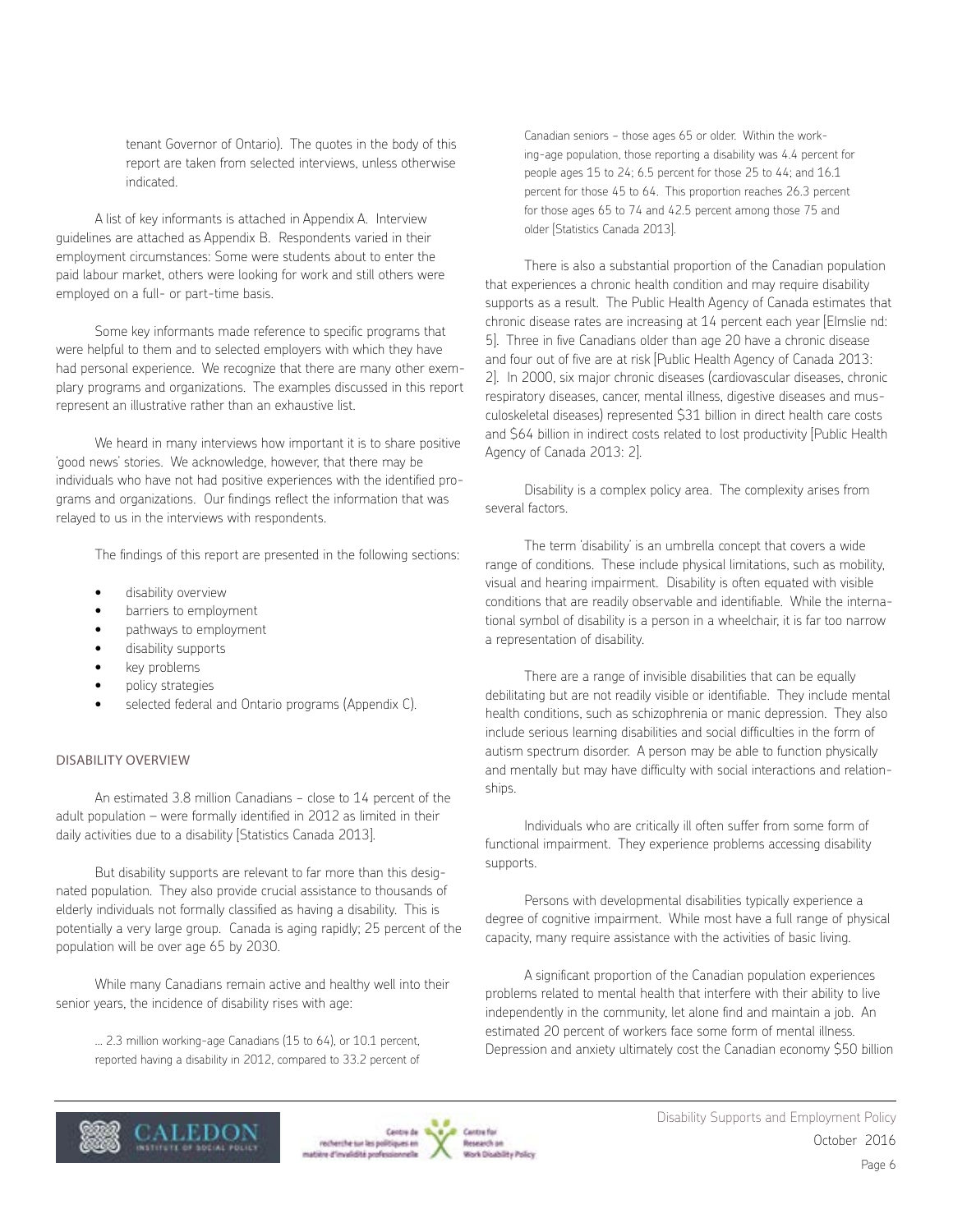in lost productivity and are responsible for 30 percent of all short- and long-term disability claims [Conference Board 2016]. The Mental Health Commission of Canada notes that mental health problems and illnesses are rated as one of the top three drivers of both short- and long-term disability claims by more than 80 percent of Canadian employers.

As noted, recent years have seen a rising incidence of chronic illness in Canada. The good news is that, because of medical, technological and social advances and new treatments, people are living longer with conditions that used to mean certain incapacitation or death. Cancer, HIV/AIDS, diabetes and multiple sclerosis are conditions that may involve more intensive health surveillance and require medication and/or technical aids and equipment in order to function independently at work or in the community.

The link between chronic diseases and disability is becoming increasingly blurred as more and more people with chronic disease face challenges similar to those of persons with disabilities. Again because of medical advances, improved technology and adaptive equipment, many Canadians are living longer with chronic diseases that are episodic in nature. They are chronic in that they are longer term and permanent in duration. But they are episodic because their associated symptoms recur and remit.

At times, these individuals can function well and experience no limitations as a result of their condition. At other times and unpredictably, persons with episodic conditions face serious symptoms that limit their ability to work or to function independently in the community. Multiple sclerosis is a case in point; Canadians experience the highest rate of multiple sclerosis in the world.

As if this complexity were not enough, there's more. Many individuals are born with a disability as a result of a congenital condition or accident at birth, such as lack of oxygen. Other individuals acquire a disability throughout the course of their life due to an accident or injury at work or home. Still others experience functional limitations as a result of normal aging. Hearing, sight, cognition and mobility are all affected with age.

The reality is that disability is not black or white – present or not. It is a matter of degree along a continuum.

Moreover, disability is part of the human condition. Every individual experiences some form of functional limitation in varying degrees and at various points in their lives. Temporary impairment is a normal part of living and may occur throughout life, especially in the later years. The need for support at some time in life is not the exception but the rule. Disability is more prevalent than immediately apparent.

On a positive note, the effects of a disabling condition can be mitigated through the appropriate technical aids and equipment as well as human supports, such as attendant care. Individuals need not be limited in capacity just because they have a physical, mental, emotional or cognitive impairment. They are rendered disabled by virtue of environments that do not accommodate their unique needs. The impact of disability can be reduced or virtually eliminated.

In fact, a growing movement throughout the world seeks to understand disability from a social perspective. A medical or healthrelated condition need not be disabling in itself. The handicap arises from lack of disability supports or an environment that creates artificial barriers to participation.

The social approach shifts away from the medical model based on diagnosis of disability to an understanding of disability based on its impact on the individual. The "experience" of disability can be reduced by the way in which society responds to it [Saskatchewan 2015: 5].

#### BARRIERS TO EMPLOYMENT

While the purpose of this study is to focus on barriers to disability supports, virtually all key respondents identified lack of employment opportunities as a major obstacle. Access to employment is a significant problem for people with disabilities.

Close to 10 percent of the working-age population between 15 and 64 years, representing 2.3 million Canadians in this age group, report a disability. About half of working-age adults with disabilities are outside the labour force (1.15 million), while others who are in the labour force are employed (1.05 million) or unemployed (125,700) [Till et al. 2015].

The unemployment rate for persons with disabilities is almost twice the rate of Canadians without disabilities. In 2011, the unemployment rate of individuals ages 25 to 64 with disabilities was 11 percent, compared with 6 percent for those who did not report having a disability. The participation rate − the percentage of the population employed or seeking employment − was 55 percent for persons with disabilities, compared with 84 percent for persons without disabilities [Till et al. 2015].

Simply getting in the door to the paid labour market is a major problem, even with all the right qualifications. Several key informants listed their extensive credentials and impressive educational backgrounds that include multiple university degrees.



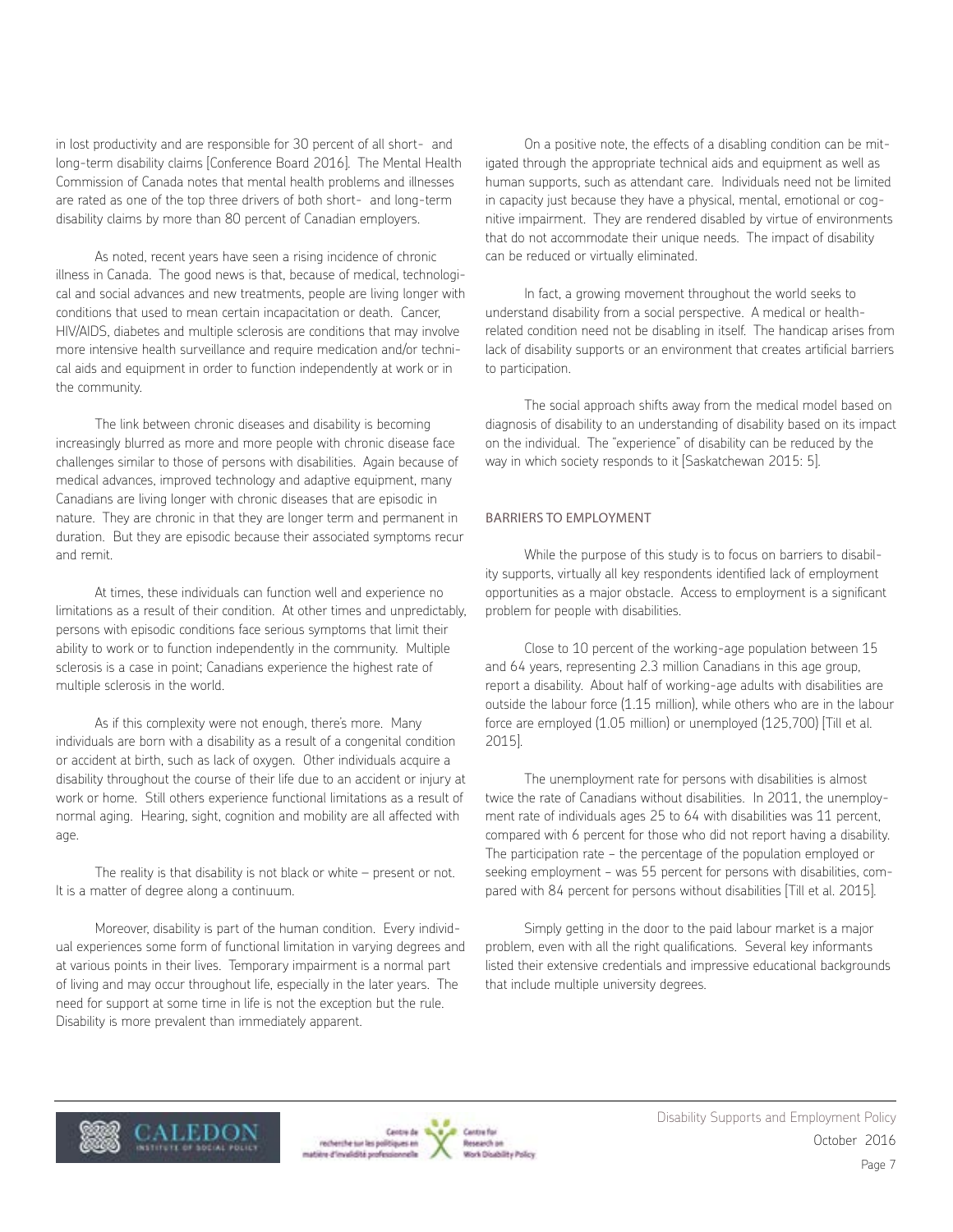Moreover, many people with disabilities have important life skills that most employers do not recognize or appreciate. The fact that many of these individuals have had to coordinate their own supports and services, often from a young age, is invaluable managerial experience that employees without disabilities do not have.

We heard about an employer, for example, who told one job seeker that he could not be considered for employment because he had no managerial experience. The prospective employee pointed out, by contrast, that he has had a lifetime of such experience − coordinating and managing all his supports. In fact, he likely has had more of this experience than any other candidate applying for the job. He is articulate because he has been directing his personal care since he was age 4. He also thinks creatively out of necessity. While he views his disability as an asset within an employment context, this perception is not shared by Canadian employers.

Work opportunities – if they do come – typically take the form of short-term casual contracts, often with disability-related or human rights organizations. Finding full-time employment in many fields has been difficult for most. The current economic context in which full-time jobs are shifting toward short-term, contractual arrangements as the new norm has exacerbated the employment challenge for all workers, including those with disabilities.

Because the labour market is so tight for prospective job seekers in general, disability poses an additional barrier. We were told that two candidates may be equal in every way. But if one presents a list of required workplace accommodations, the other candidate will always be hired. People with disabilities have to go the extra mile. Many feel they need not only to make a good impression in an interview but also go well beyond the job description.

Several key informants spoke about the fact that they have experienced months with no income, years with no decent employment and periods of abject poverty and near-homelessness. A significant portion of injured workers, in particular, end up homeless. "Their lives fall apart" because they often lose their livelihoods, their capacity to sustain their living arrangements and ultimately, their spouses and family.

One respondent told us that he had a Bachelor's degree and had studied philosophy, history and political science. He owned and operated three businesses before losing his sight 20 years ago. He finally managed to get a contract position to evaluate an organization's website for accessibility. It is only the second job he has had since 2005.

One job seeker with a learning disability applied for a position with a government organization. The position involved assessing people with disabilities and designing accommodation plans. Realizing he had left out

key information, the individual contacted the hiring authority to explain the situation, but his request to amend the application was denied. Ironically, the admissions process for the Disability Management Advisor position was not set up to be accessible for people with disabilities.

Our group of interviewees included the former Lieutenant Governor of Ontario David Onley who was more than willing to have his name identified with his concerns. He told us that despite persistent efforts, he had no gainful income from high school until after he left university. He was turned down for the multiple jobs for which he interviewed and, in desperation, turned to social assistance for financial support. He was not able to get a full-time job until he was age 33.

Another individual told us that she has been employed for four months and full-time work has changed her life. Prior to securing his current position, she had applied for 104 jobs. When a person hears so often that he or she is not needed or not good enough for the available position, personal confidence is eroded. Yet another well-educated, articulate individual in his late 50s told us that he has been looking for paid work for more than 30 years.

Those fortunate enough to get in the door for a job interview often struggle with the question of disclosure. This is not an issue when someone has an obvious physical disability. But it is a concern for people who experience invisible disabilities or episodic conditions in which the symptoms are temporarily under control. Non-disclosure makes it difficult to raise the need for possible accommodation at some later time. Yet these individuals know that if they disclose their disability upfront, they may close the employment door before it even opens.

David Onley believes that the problem is rooted in what he calls "disabilaphobia" – i.e., negative attitudes rooted in falsehoods, misperceptions and uninformed bias. Society often has low expectations of persons born with a disability. It is the low expectations of parents, teachers and others that make it more difficult for many persons with disabilities to believe that they can be successful at a job or in other situations. David Onley contends that Canada needs a frank and blunt conversation with and about persons with disabilities similar to the Truth and Reconciliation discussions the country has been having with Indigenous peoples.

Persons with disabilities face three kinds of barriers when they seek employment [Torjman 1997].

*Physical barriers* refer to the physical aspects of the workplace. The individual with a disability may not be able to enter the premises. Those who actually get a job may unable to use the facilities, such as cafeteria, training areas or washroom. There may be no accommodation for visual or hearing impairment. There may be no accessible transportation to get to the job in the first place.





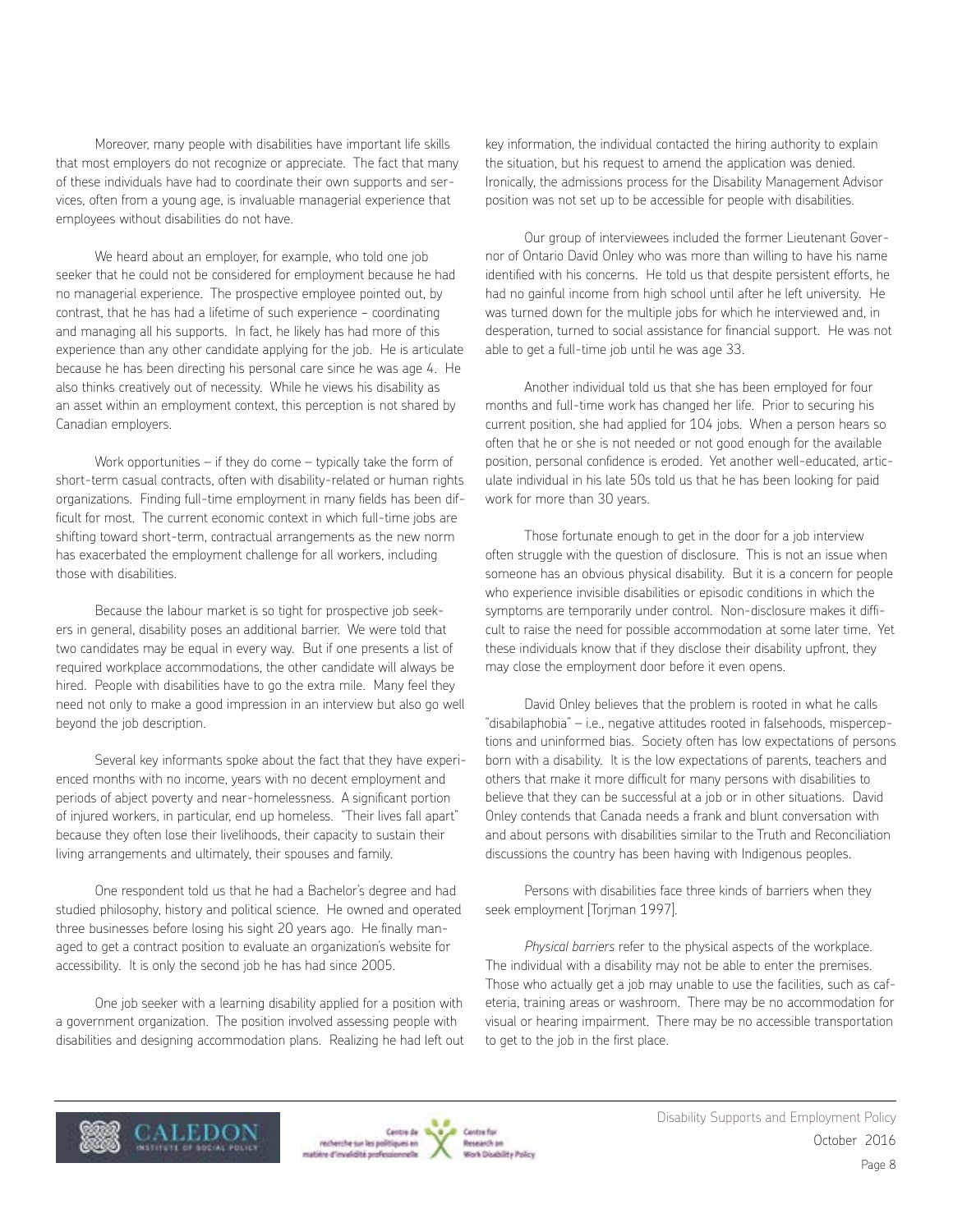*Procedural barriers* refer to the procedures involved in the hiring process and often exclude many potential candidates. Visually impaired persons, for example, may be unable to complete an employment application form. Hearing impaired persons may require an interpreter for a job interview. The designated skill requirements for a given position may be unnecessarily elaborate. The job requirements may include, for example, a driver's license when the job does not actually involve any driving. In cases where deliveries may be required, ride-sharing services open the door to other options. Once on the job, employers vary a great deal in their approach to accommodations. While some work closely with the new hire to ensure proper accommodations are made, others make spending decisions that leave no room for discussion or compromise.

*Attitudinal barriers* are rooted in false assumptions and lack of understanding of capacity. As noted, employers may be less willing to hire persons with disabilities because of a belief that these individuals will be less productive than other employees. Employers may not want to assume the additional costs of retrofitting or special equipment. The stringent interpretation of safety regulations also acts as a barrier to employment.

Employers are often less willing to hire persons with disabilities for fear that these individuals will be a liability or safety risk. Employers generally are not anxious to hire employees who are perceived as less productive and may represent an added cost if retrofitting or special equipment is required. It is assumed that workers with disabilities will not perform to the standard of other staff.

This assumption is incorrect. But it remains in place because many people with disabilities lack the opportunity to prove otherwise. Neither do they have a platform or vehicle to tell their story. Because most are underemployed and often likely to participate in the community, they have fewer opportunities to change the narrative about their capacity.

Many employers fear higher rates of absenteeism, lower productivity and retention, greater risk of accidents and increased costs. Yet several employment studies have found precisely the opposite results. Companies that hire persons with disabilities report higher productivity and lower absenteeism − all contrary to the stereotypes. On the whole, persons with disabilities have been found to be productive and an asset to the company [Winn and Hacker 2009].

Employers and human resource personnel often believe that persons with disabilities have a condition that can be readily seen or perceived. This is not the case; the mindset that disability is simply a person in a wheelchair or with a cane must change. Persons with episodic and mental health conditions are often less well served because their needs are invisible – and there is pressure to hide the condition. If it does not look like a person has a disability, it is assumed that the individual does

not require any special assistance. There is little understanding of episodic or invisible conditions and associated needs.

Unfortunately, lack of understanding or tolerance of difference are not the only challenges. Several female respondents noted that women face additional barriers. Women of child-bearing age often lose out on opportunities to men (this challenge is not confined to the disability community). A few workers noted that they have been considered too old to be eligible for newer assist devices because the cost involved in the purchase would not be worth the investment.

These barriers can be reduced through job or workplace accommodation, such as rearrangement of internal spaces or adaptation of existing equipment. But many reasonable adjustments involve little or no cost and include activities such as making changes to the work activities, providing training or mentoring, or allowing flexible hours or work schedules.

Some jobs can also be done at home, an arrangement that is helpful for people who may have to work with special equipment, such as a 'sip and puff' computer. One respondent noted that he was frequently absent from work because his attendant or transportation would not show up on time or his equipment would malfunction. None of these issues would have been a problem had he been allowed to work at home.

Another interviewee was turned down when he applied to take advantage of an option to work at home. His manager determined that his spotty attendance – the result of problems with his accommodations that would have been easily managed at home – made him a risky candidate for working in an unsupervised setting.

Flexible deadlines may be especially beneficial for persons with episodic disabilities who may be able to work a full complement of hours one week but not the next. A flexible schedule may help workers who need to avoid crowds during rush hour travel.

We heard that relatively easy and cost-free accommodation can be made in the case of people with chronic fatigue syndrome.

I worked with a women who dealt with chronic fatigue. In order to do her job effectively she required a nap each day. She worked in a cubicle so she put up a cloth in the cubicle opening, sat in her chair with headphones on and all of us knew not to disturb her or she would not be able to work. It was simple and only required tolerance. I think that more of the focus needs to be on the partnership between the employer and the employee, the tolerance of differences as well as the need for funds for equipment. My fear is that people will get the equipment and still will not be hired.



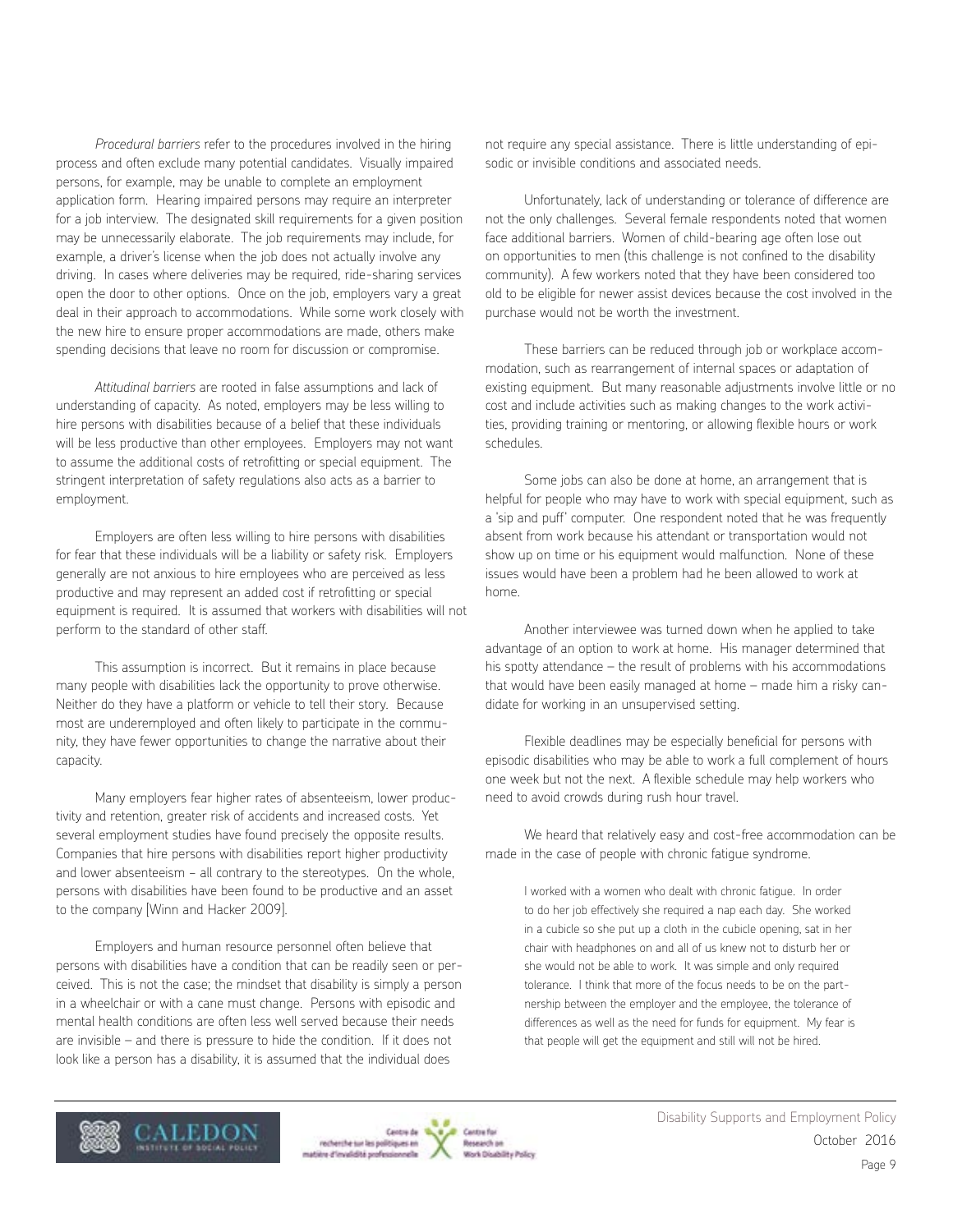In fact, a study on employment in the private sector identified little or low cost for accommodating most employees with disabilities [Panel on Labour Market Opportunities 2013]. The majority of employers indicated the accommodations required by employees cost nothing, while 37 percent reported a one-time expenditure. Only 4 percent said the accommodation resulted in an ongoing, annual cost to the company. Of those accommodations that did have a cost, the average one-time expenditure by employers was a modest \$500 [Panel on Labour Market Opportunities 2013].

individuals do not fall 'neatly' into a given category or may cross from one category into another over the course of their lives.

The *first stream* involves workers who have experienced accident or injury on the job. These individuals generally are covered under workers' compensation programs, whose specific title, policies and practices vary by jurisdiction. In Ontario, the program is known as the Workplace Insurance and Safety Board (WSIB). The regulations identify the specific

| TABLE 1<br>PATHWAYS INTO THE DISABILITY SYSTEM                                                           |                                        |  |
|----------------------------------------------------------------------------------------------------------|----------------------------------------|--|
| Condition                                                                                                | Income program                         |  |
| work-related injury or illness                                                                           | workers' compensation                  |  |
| severe and prolonged disability, and significant<br>attachment to the paid labour market                 | Canada Pension Plan disability benefit |  |
| severe and prolonged disability, and little or<br>no significant attachment to the paid labour<br>market | social assistance                      |  |

Accommodation is best addressed as a human resource issue in which the entire team or associated co-workers are involved in understanding the circumstances and any special arrangements. This engagement helps ensure that co-workers understand why a given individual is granted flexible hours or received special equipment. Ideally, colleagues become part of a supportive work team.

#### PATHWAYS TO EMPLOYMENT

The work disability policy 'system' consists of a set of programs and services whose purpose is to enable persons with disabilities to re-enter the labour market, maintain their employment or find work in the first place. While the precise pathway to employment varies by jurisdiction, there are generally three streams when it comes to employability programs and persons with disabilities. The pathway typically is linked to the income security program for which the individual would qualify. While these streams are described as discrete entities, the reality is that many

sectors covered by the WSIB; banking and insurance sectors, for example, are not included. Neither are some new sectors of the economy – e.g., certain high-tech industries that have emerged subsequent to the adoption of the provincial regulations.

Coverage of workers who are engaged as "contractors" is important as they be eligible for voluntary coverage. But many are not aware of this option or find it too difficult to access coverage so are often not covered by workers' compensation. A growing proportion of the workforce will be vulnerable in future as more and more workers are employed in precarious or unstable work arrangements.

For the majority of workers covered under the WSIB, the program works well. About 10 percent of injured workers experience problems with the WSIB. While only a minority, the latter group nonetheless comprises a sizeable number – over time, at least an estimated 20,000 workers in Ontario alone.





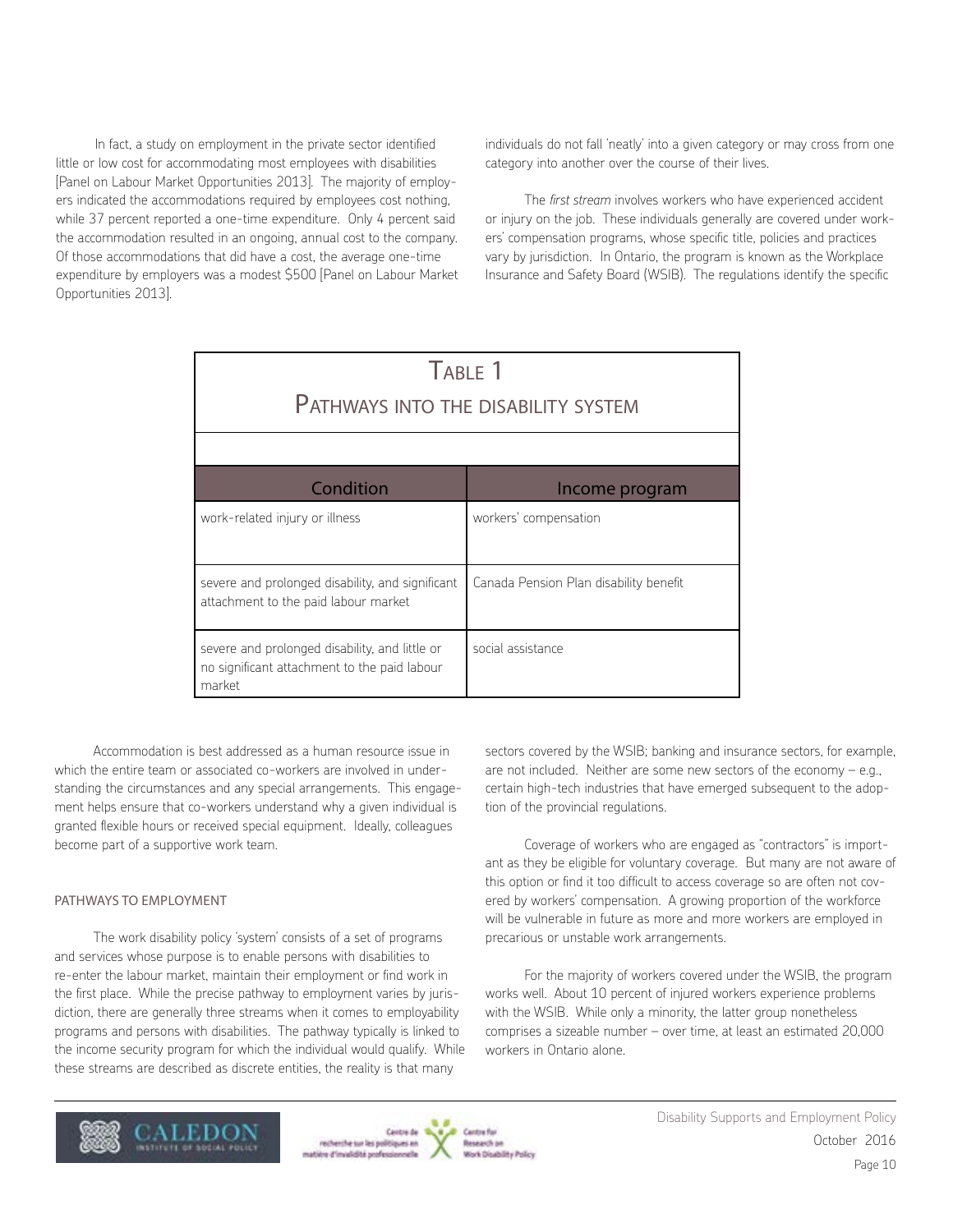Employers are obliged to take back workers within one year of the accident – though there is no active enforcement of this obligation. Once the WSIB assesses a worker as able to return to work, employers must find a position for that individual. In Ontario, the WSIB follows an international standard or hierarchy in terms of job placement: same job, different job, different employer if the former options do not work and retraining if all other possibilities have been exhausted.

Injured workers can gain access to disability supports through various programs and services linked to the workers' compensation system (see Appendix C). In theory, injured workers have an advantage over other persons with disabilities in that they are part of a system that purportedly is set up to meet their unique needs. In practice, however, serious problems have been reported in recent years regarding the shrinking coverage of assistance, more stringent work expectations and less effective forms of support. Since the introduction in 1998 of new legislation in Ontario, there has been growing concern for fiduciary responsibility and fiscal management – sometimes, it seems, at the expense of the health and well-being of the worker.

While the majority of injured workers go back to work, an estimated 45 percent get reinjured when they do – often because of inappropriate accommodation, incorrect assessment of workplace risks and/or returning to work too soon. At times, workers may push themselves too hard because of peer pressure or management pressure to perform well.

Several key informants relayed troubling stories about being pushed back to work too soon and thereby incurring further injury, being incorrectly advised to pursue a course of study or work that actually was contraindicated in terms of the presenting condition and often experiencing an uncaring attitude. The so-called system of support seeks to get people off the Workplace Safety and Insurance Board caseload (and payroll) as quickly as possible. Many clients of the system feel rushed, uncared for and unheard.

Even for injured workers for whom there is a special program, access to disability supports is complex. There is a category of aids and services for people with severe injuries resulting in severe and prolonged disability, such as paraplegia or quadriplegia. They are the only group that qualifies for these wide-ranging supports, including attendant care and home care. All others rely on the regular 'system' of disability supports. Unfortunately, injured workers who go to a public program looking for disability supports often are instructed to go back to the Workplace Safety and Insurance Board. They literally are "caught in the middle."

The *second stream* involves workers who have been employed for a significant period of time and are no longer able to work because of a severe and prolonged disability. The disability may be due to work circumstances, may be related to an accident or injury outside of work, or may result from an illness or health condition, such as cancer or multiple sclerosis. The disability may also derive from a congenital condition.

These workers may be eligible for financial assistance and associated services under the Canada Pension Plan disability benefit. "May" is the key word; an estimated 50 percent of applicants are refused eligibility [Auditor General 2015].

The *third stream* of employability policy involves social assistance, also known as 'welfare.' The Ontario Disability Supports Program (ODSP) provides benefits and associated supports for persons considered not able to work or for those whose minimal or insecure attachment to the paid labour market. It leaves them with little or no coverage through the two main insurance programs intended for persons with disabilities – workers' compensation and the Canada Pension Plan disability benefit.

Those who receive income benefits through ODSP often lack information as to where to get help for what they need. Many incorrectly assume that they are not permitted to work if they are current beneficiaries. One respondent noted that he found the program confusing, despite the fact that he had studied human rights as part of his university studies. He claims to have been intimidated by ODSP staff and received "scary letters" that threatened him with a \$27,000 overpayment about being disqualified because he had exceeded the earnings exemption guidelines (ODSP staff actually had misinterpreted the rules in his case).

While the confusion was stressful, perhaps most unsettling was the lack of respect in delivering the information. Lack of respect emerged as a common thread in the interviews with key informants.

#### DISABILITY SUPPORTS

Disability supports refer to various goods and services that help offset the effects of a disabling condition. These generally fall into two main categories: technical aids and equipment, and personal services. As noted earlier, this term does not include transportation, assistance with the cost of prescription medications or help with job search.

*Technical aids and equipment* include such items as wheelchairs, visual aids, volume control devices and prosthetic appliances, and work-related equipment such as scanners, teletypewriter devices (TTDs) and large computer screens. This category also includes health-related goods such as special dressings, breathing machines and dialysis equipment.

*Personal services* consist of several components. *Attendant services* provide assistance with personal needs such as feeding, bathing and dressing. *Homemaker services* help with household tasks such as shopping, meal preparation and home maintenance. *Home health care* involves the provision of health-related functions − e.g., administering medications, changing bandages, cleaning breathing tubes and carrying out services, such as dialysis, at home.





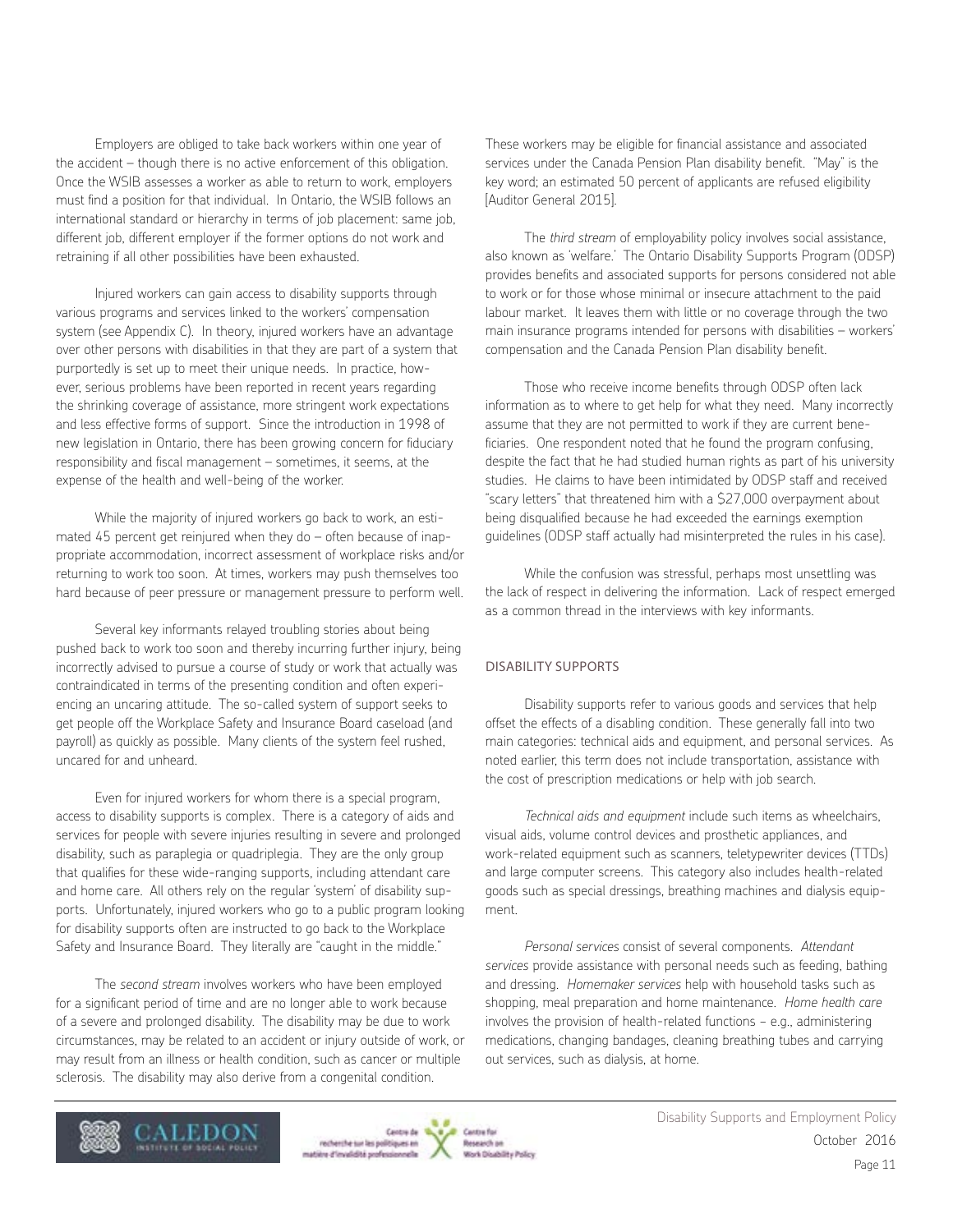The federal government operates two major programs that provide some funding for accessibility and disability supports: the Opportunities Fund and Enabling Accessibility Fund (see Appendix C).

At the provincial/territorial level, the types of supports and services to which individuals have access depend, to a large extent, upon the income program for which they qualify. As noted, key income programs are workers' compensation (Workplace Safety and Insurance Board in Ontario), the Canada Pension Plan disability benefit (Québec operates a parallel program) and social assistance (Ontario Disability Supports Program or ODSP). ODSP also provides Employment Supports. In Ontario, disability supports are provided through the Workplace Safety and Insurance Board, Assistive Devices Program, Direct Funding, Community Support Services and Developmental Services. These programs are described in Appendix C.

The nature of the disabling condition is another major factor in determining access to supports. There are special employment programs, for example, for persons with developmental disabilities to respond to their particular needs.

The many problems identified through interviews with key informants and highlighted in the relevant literature can be grouped into three categories related to the availability, affordability and responsiveness of disability supports. Each of these areas is discussed below.

#### KEY PROBLEMS

#### *AVAILABILITY*

The current system for providing disability supports defies simple description. It is a mix of public and voluntary arrangements. The supports that may be delivered in one province or territory may not exist elsewhere. Availability problems are particularly acute in rural and northern regions of the country [Technical Advisory Committee 2004: 107].

The following description pertains primarily to Ontario; unfortunately, there is no jurisdiction in the county that has a seamless system for providing disability supports. While some provinces have introduced positive initiatives (noted below), there is no comprehensive model here at home.

The delivery of technical aids and equipment illustrates the complexities of the disability supports system. Patients in hospitals or nursing homes generally receive the aids and equipment they need as part of their health care treatment. But individuals living independently in the community must figure how to pull together the package of supports they require.

Students pursuing postsecondary education generally can access the disability supports – both assistive devices and personal services − directly through their college or university, or indirectly through student grants.

Workers who are participating in some form of rehabilitation or training funded under an employment or income program, such as workers' compensation, may receive these supports as part of that program if the injury results in severe and prolonged disability. Needs are assessed by the program, and the type and extent of interventions are then determined and approved. There are no guarantees.

Individuals not involved in rehabilitation or training generally must make provision for special needs on their own. They seek help from one or several of the programs identified in Appendix C.

The provision of disability-related services is equally complex. While provincial and territorial governments generally are responsible for financing these supports, not-for-profit organizations and small private companies typically are responsible for their delivery.

Services that are health-related or that pertain to the provision of physical services to individuals, such as attendant care, typically are funded through ministries of health. They may be delivered in an institutional setting or at home. Supports that tend to be social in nature, such as homemaker services, generally are paid for by ministries of social services and are delivered by not-for-profit organizations. Finally, ministries of education pay for the provision of services required for educational purposes.

Virtually every interviewee made reference to the complex network of programs and services that must be negotiated in order to access disability supports. It was referred to as a "giant bureaucratic, choppedup system with too many departments" and as a maze that makes it difficult to know what is available and where to look.

Prospective workers need to piece together, to the best of their ability, a package of disability supports. There is no set pattern or single route other than "it depends." It depends on their condition, the type and extent of assistance they require, size of the workplace, willingness of the employer to assist with any costs and the presence of a specialized program for their particular circumstances.

One respondent described the access process as a matter of "advocating for your own interests and finding loopholes to maneuver the system. Various programs are available, but finding the precise supports you require is the problem." Another key informant said that he has to figure out where the supports are available, make numerous applications and then face the prospect of not qualifying.



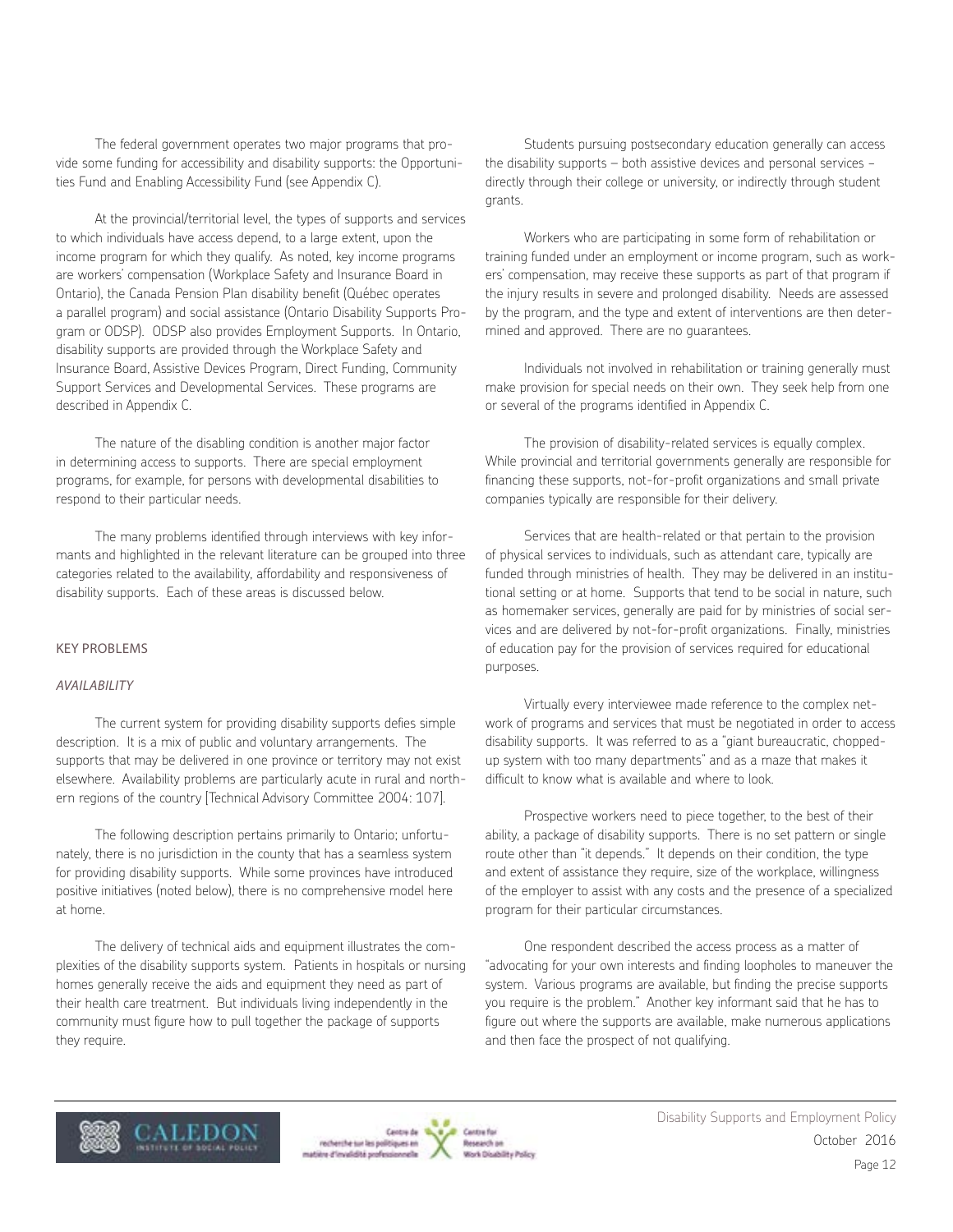There are many entry points to the disability supports maze, each with its own unique eligibility criteria. In order to access a program or service, applicants often have to tell their story to several people to receive what they need at a particular time. Time and resources are spent on multiple assessments. Sometimes lengthy delays in service provision mean that circumstances may change from the time of the initial contact. The assessment process must begin all over again.

A key informant described how he spent considerable effort "fighting for accommodations" through student services, which detracted considerably from his studies. He had lost his sight on a construction job and later attended university. While recovering from his injury, he ended up in a retirement home for a year because he could not live independently but was not incapacitated enough for hospital. This individual finally moved in with a blind couple with two sighted sons. He was told that with this new experience, he would have to "be prepared to fight for everything" when it comes to disability supports.

Another respondent noted that if he requires assistance at school or work, he needs to plan carefully about the most appropriate person to contact. It is typically a social worker or someone from the universitybased support centre. But it is hard to know what to ask for since it is not possible to request what you don't know.

In addition to extensive attendant services, this individual needs a wide range of equipment for both personal care and work. He uses a power chair, commode chair, lift for transferring and equipment that helps him breathe at night. He has to follow a different eligibility procedure for every piece of equipment. For example:

To get a power chair, there's quite a process. You have to go to see an occupational therapist, who will assess your needs and qualifications. Everything needs to be justified, from seating to specialized chairs that tilt and recline. You are also only able to purchase a new chair every five years, unless you have some drastic change in your needs that can be readily justified. Once that step is complete, you apply for ADP (Assistive Devices Program). If they accept your case and justifications, then you/they can order your chair with the accepted specifications. Once it comes in, you go for one or multiple fittings and ensure that everything is suitable before you can take it home. ADP also has a co-payment requirement.

Certain specialized pieces of equipment can be borrowed or obtained through specialized sources. Equipment such as Bilevel Positive Airway Pressure (BiPap), which is often prescribed to people with lung disorders or certain neuromuscular disorders, can be borrowed for free from the Ventilator Equipment Pool. While it can be kept for as long as required, it does not belong to the user. The positive side of this arrangement is that it is fairly easy to get the equipment serviced or exchanged if the machine becomes faulty.

Another key informant described how the guide dog school provides a service animal at no cost. Again, the applicant must negotiate the arrangement for a guide dog, which typically is only one type of support required by persons with visual impairment. One key informant noted that when he first got a dog, the Seeing Eye school in the United States reimbursed him for care of the animal in the first year. But he was financially on his own after that point. The dog fell ill and needed stomach surgery, which was very expensive. The Seeing Eye school would provide only a low-interest loan to cover the procedure.

In other cases, there is no funding in Ontario for certain items, like specialized bathing equipment, other than through a charity like the March of Dimes. One respondent noted that he needs special bathing equipment to shower. He and his wife paid for the upgrades rather than wait between five and seven years to gain access to an apartment with the appropriate equipment. They rented a non-accessible apartment and had to pay \$6,500 for the accessibility modifications. If the equipment breaks, he is not able to go to work. There is no recognition in any program that bathing supports are intrinsically linked to maintaining employment.

An entirely different process is required in order to access work-related supports. One key informant described his needs: a microphone that takes dictation, controls messages and helps open computer programs. Much of his work involves programming language, which involves a keyboard. He has a wireless miniature keyboard for typing as well as an application on his phone to help with messages.

Fortunately, he was able to acquire his computer through the Vocational Rehabilitation Centre at a local hospital. Unfortunately, the funding program through the Rehabilitation Centre does not fund Macintosh computers, which are preferable for his type of work.

In fact, several respondents made reference to the fact that Macintosh computers were more suitable to their particular disabling condition (this is not the case for all visual impairment). However, they were not able to access that equipment unless they paid for it on their own. Most individuals are unable to afford the extra cost and there are limitations to existing tax provisions for this purpose. The cost issue is discussed below.

#### *A. TIED TO PLACE*

Several key informants noted that their disability supports are provided only at designated locations and cannot be used elsewhere – i.e., they are not portable. Attendant services, for example, may be delivered at home or at the university but not at a place of employment.



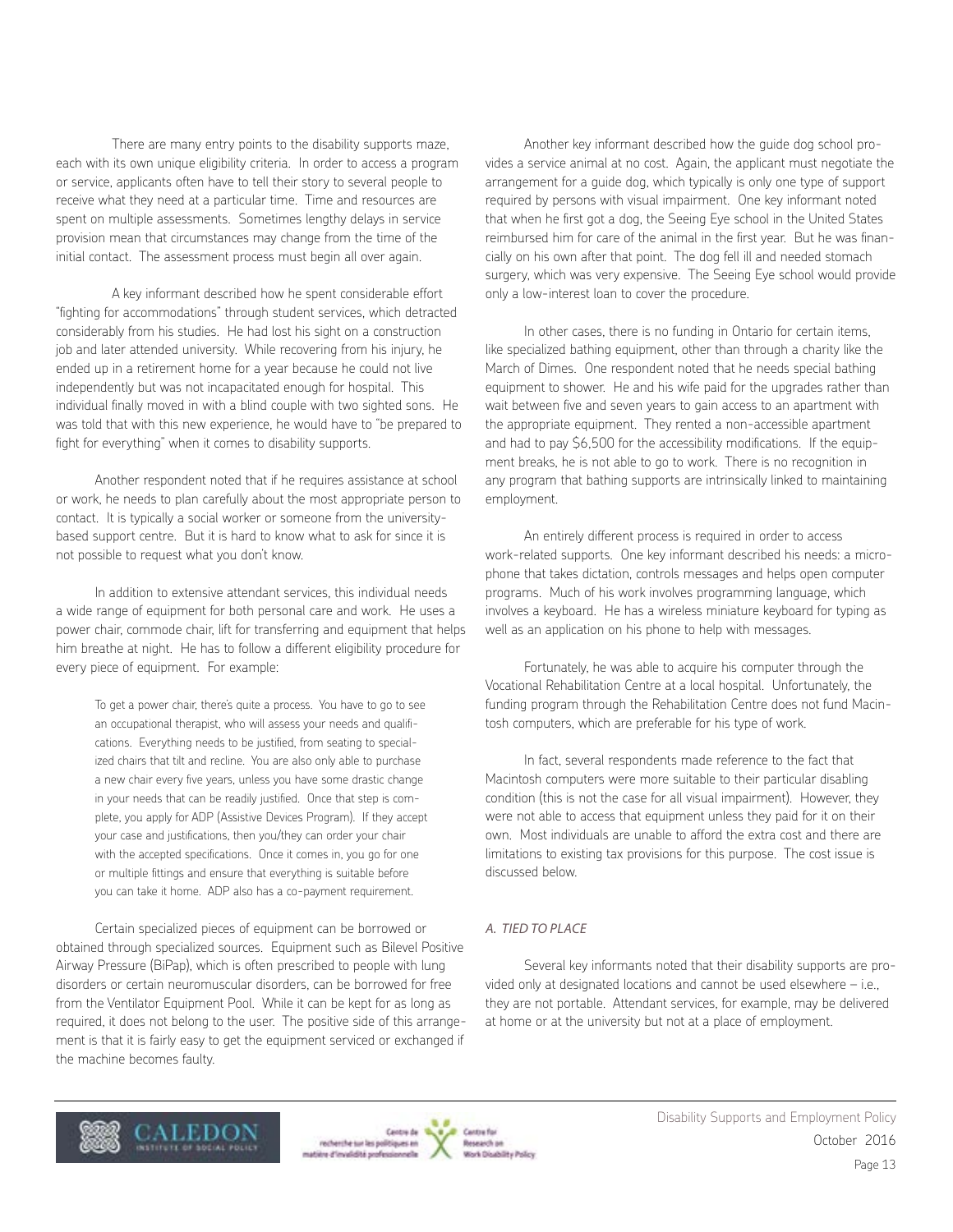One key informant interviewed for this study gets access, as part of his supported living arrangement, to extensive in-home assistance. He lives in one of six independent living apartment buildings in which attendant services are made available on a 24-hour basis, seven days a week. On the one hand, the arrangement is excellent in that he has guaranteed access to essential care. But the fact that these services are delivered at the residence means that he can work only from home.

Moreover, he will have to continue living in that apartment and is unable to move to another residence or community for fear of losing essential supports. He certainly would not be able to move closer to his family who live in a small town. There are no comparable supports and no assistance for family members who may want to help.

This individual is a student at a postsecondary educational institution that provides extensive disability supports. While the arrangement is positive for now, it raises questions as to what he will do upon completion of his studies. In fact, several interviewees identified the same concern.

The supports provided by postsecondary educational institutions are essential and enable students to complete their education. Students who face barriers to education and training – such as physical or learning disabilities – are being supported through a range of programs offered by postsecondary institutions. We heard, for example, that British Columbia is providing one-time, targeted investments of \$75,000 for 20 public postsecondary institutions. In addition, Vancouver Community College received \$275,000 to develop programs and supports for students with disabilities.

Despite the strengths of these arrangements, the supports are linked to these organizations. Once students compete their education, the supports do not follow them to the next stage of their lives – ideally, a place of employment. Prospective workers must arrange their own supports. Neither do they have transitional assistance or guidance about where to go for information or help. There generally is good support for students (though problems have been reported as noted) but the assistance tends to end abruptly upon transition to work.

The University of Regina (UR) has introduced a unique program in recognition of the transition challenge. Graduates who have participated in the UR Guarantee initiative through their undergraduate degrees and who are unable to secure career-related employment after six months of active job searching are eligible to take an additional 10 undergraduate classes for free, with tuition and course fees waived. The University of Regina is the only postsecondary educational institution in Canada to offer this type of support.

This transition problem must be addressed. One interviewee believes that discussions are under way between the federal govern-

ment and some larger employers to help graduates make a successful transition to work.

#### *B. LOW-TECH HELP*

While this study focuses on supports in the form of disabilityrelated goods and services, several respondents made reference to the need for "low-tech help" – i.e., kind, empathic people who provide some assistance at work to help access the washrooms, find suitable lunch spots or locate the easiest route to public transit. Workers with disabilities often feel like a burden when they have to ask a lot of additional questions to feel comfortable in a given environment.

Everybody asks about what technology I need. I need a real person to show me around. We've gone very far on the equipment side which is great, but you also need the human contact. It's very low tech, but high humanity. Sometimes we forget to use those lower-tech solutions.

This type of help can contribute immeasurably to worker productivity. It is especially important for individuals with visual impairment. A support person who provides a short period of individualized assistance can go a long way toward improving job performance – not to mention emotional well-being.

Injured workers are another group that would benefit from emotional support. We heard in the interviews that at least 45 percent of injured workers with permanent disabilities are also clinically depressed. Some have work-related injuries that result in cognitive impairment. Most have a psychological problem resulting from the serious physical injury they sustained at work.

Pain is an overwhelming, personal experience. If people feel supported emotionally (which includes income support), you heal more quickly and fully. The more worried you are, the slower the healing process. If that support came at the beginning, we'd be saving money. Most injured workers are not complaining about physical supports – they're lacking a social environment in which they can feel significant.

One key informant described the process at a major forestry company. It had a visionary human resources director who implemented an immediate intervention policy. If a person was off work and in hospital, the mill manager visited immediately to let him or her know that the company was available to provide assistance. This gesture is significant because most workers never hear anyone say they are sorry about the work accident and associated injury.





Cantine Rod **Besearch** an A Disability Policy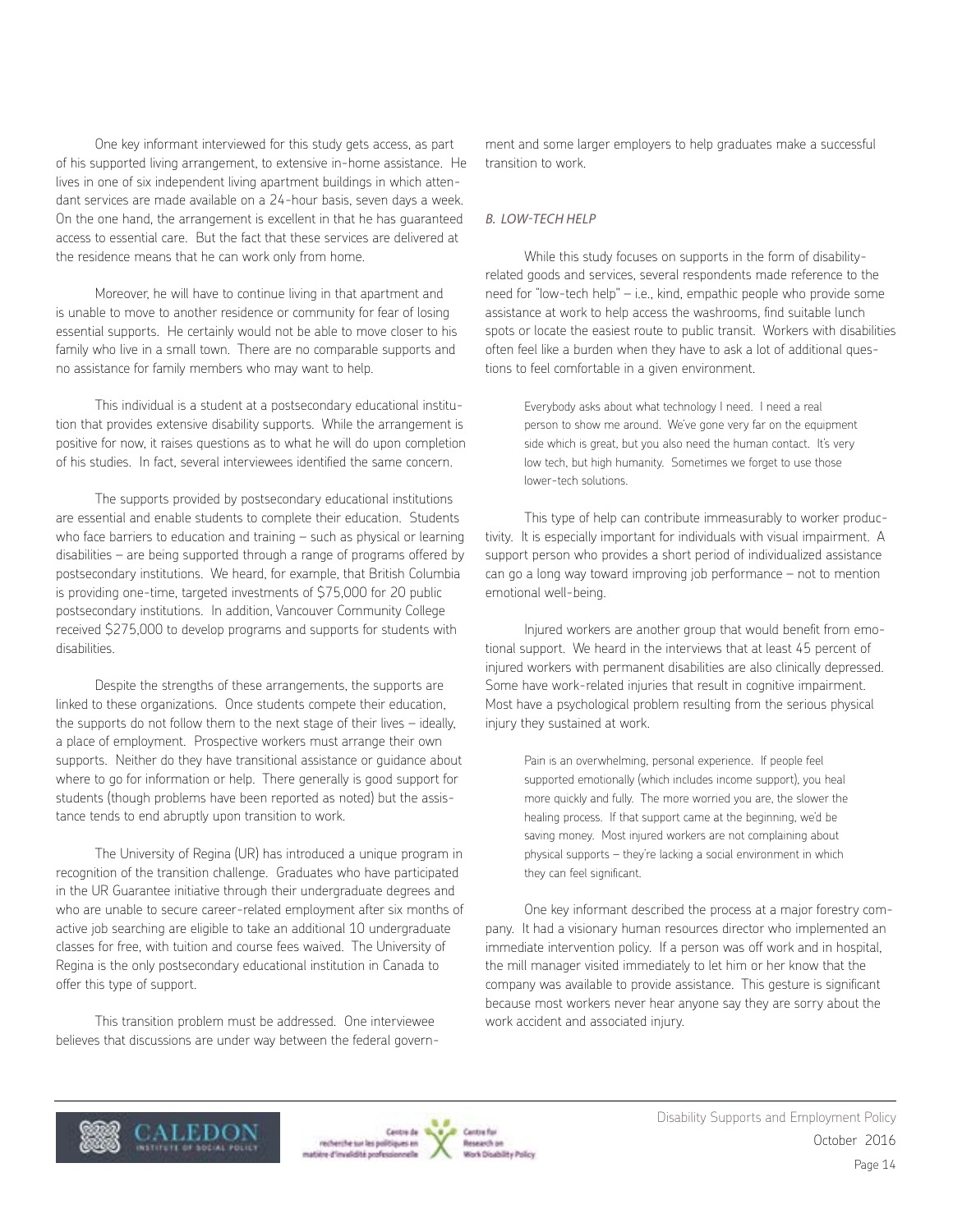It is essential to start with people as human beings – saying I care for you as a person, I respect your contribution. That's key in the early days, and having that support to follow you along. How can we support your hobbies, education and you as a human being? Respectful and authentic human resource policies can help prevent a person from losing hope.

It was also noted that the federal Enabling Accessibility Fund (see Appendix C) is helpful to business in that it provides some financial assistance for workplace accessibility. But the program focuses only on modifications to the built environment. The reality is that informal human supports are equally important. Yet they are rarely recognized in the focus on formal goods and services. Peer and family support groups as well as spiritual counselling were identified as vital, but overlooked, interventions.

It would be helpful to have some guidance for employers to explain this important human resources issue. At the end of the day, there needs to be a partnership between the employer and employee. Assisting employers is discussed below under policy strategies.

#### *AFFORDABILITY*

Affordability is another serious problem when it comes to disability supports. Costs vary by type and extent of the goods and services that a given individual requires. They can range in the hundreds or even thousands of dollars a year. Often only limited financial assistance is available to help offset these costs.

One individual pointed out that it cost about \$400 each to grind lenses for his special glasses. He also had to pay \$980 for his sunglasses, which had not been changed in six years. ADP covers 75 percent of the cost, but private health insurance provides limited additional coverage for visual needs. While he pays a significant amount to contribute to extended health coverage through his employer, the most he can get back is between \$250 and \$300 on a bill of \$1,000.

As noted, provinces and territories may deliver disability services directly and/or purchase them from not-for-profit agencies and private businesses. The cost of services that relate primarily to health care typically are covered fully or partly by medicare. The provision of disability supports that are not deemed 'medically necessary' usually involves a user fee, which varies by level of income.

Beneficiaries of certain income security programs, such as social assistance, may be eligible for disability supports at little or no personal cost because they already qualify as a low-income household. While some respondents obtained disability supports through the special assistance provisions of social assistance, it meant staying on income

support in order to get that help. This requirement, not surprisingly, is a disincentive to work.

To offset this disincentive factor, the Ontario Disability Support Program provides a one-time employment start-up grant of \$500 to purchase equipment and clothing required to participate in the paid labour market. The problem is that it is available only after an individual has secured a job. But sometimes it is hard to get a job unless the prospective employee can bring to the position the appropriate supports.

Moreover, the start-up is a relatively small amount. One individual noted that he had to find an additional \$700 in order to pay for the \$1,200 computer he required.

Because most job postings are now made available online, a computer is not a luxury. In fact, it is essential to have a computer – or at least be able to access one  $-$  in order to carry out a job search in the first place. Similarly, for some people with disabilities, an iPhone is not a luxury but a vital technical aid. A key informant whose friend is deaf uses her iPhone to communicate. However, it is not considered a core technical aid by various programs because of its widespread use in the population.

Unfortunately, modest compensation is not limited to equipment. It appears to apply to services as well. A respondent who hurt his back and was hospitalized for 25 days needed care when he returned home. ODSP paid him a maximum \$20 a day for attendant care and he had to find funds to pay the balance of the cost. While this problem occurred several years ago, the amount barely kept pace with the associated cost even then.

A similar issue was raised with respect to the Workplace Safety and Insurance Board. It allows for a certain number of hours for home care for which it pays minimum wage. An injured worker reported that the going rate for home care was higher than the amount designated by the program – for which he had to pay the difference. He noted, with irony, that the WSIB can't seem to keep track of Ontario's minimum wage rates.

Problems related to transitions were raised as well. Postsecondary educational students can access grants of up to \$8,000 – though they have to qualify for a student loan. Those who have graduated or never attended postsecondary education need to purchase new equipment, related software and other accessibility modifications on their own.

The Assistive Devices Program in Ontario pays up to 75 percent of the costs of certain types of equipment, including aids for visual and hearing impairment. But it may not cover other kinds of work-related equipment. In fact, one respondent who was using his ADP-supported equipment for work purposes was explicitly instructed to keep quiet about it.





Cantine Rod **Besearch** an **Nork Disability Policy**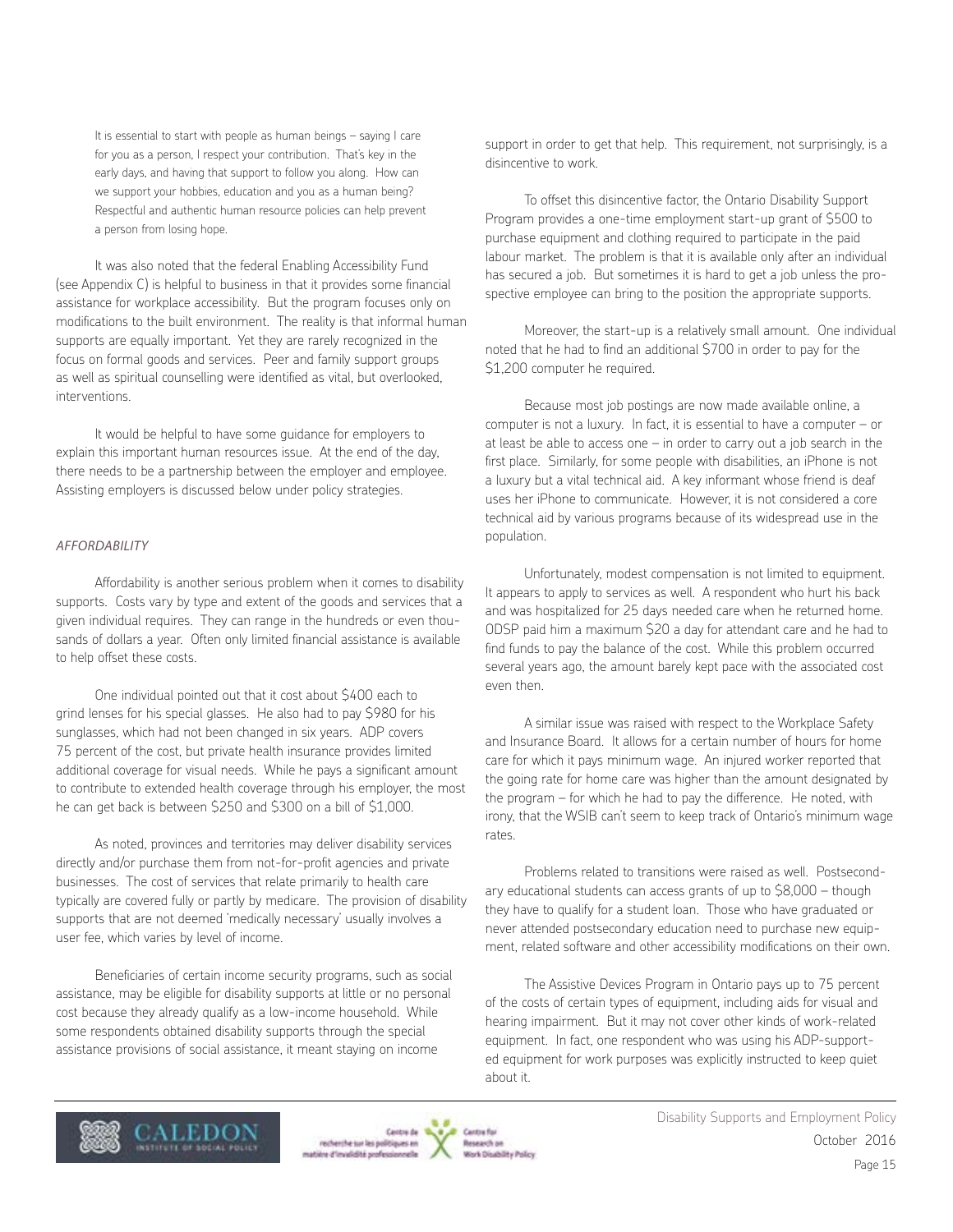In most cases, workers with disabilities bring their own accommodation to work. At times, an employee may bring the required equipment to the place of employment because the software is already loaded on their computer – only to find out that it is not compatible with the main systems at work. One respondent used a ZoomText screen reader, which does not mesh with the government, university or workers' compensation systems. All of them run with a Banner data system, which is not compatible with her technology.

Several respondents pointed out that their employers purchased the initial equipment but would not pay for additional upgrades or new equipment. Another respondent said that the employer would pay for the software but not for the computer. Fortunately, most computers now come with screen readers that are built in or available for free. But the laptop needs to be purchased in the first place. Often the individual can't afford to get the basic equipment with enough memory to accommodate special software.

One interviewee employed in a highly specialized field pointed out that a new piece of sophisticated technology has been introduced that would greatly enhance his productivity. The employee would have had to purchase the \$4,600 piece of equipment with his own limited funds. He can barely afford this expense on his salary and there are limited tax provisions to reduce these work-related costs (see below).

Another challenge arises from the fact that technology is continually changing. Even the federal government and Parliamentary Committees have produced reports that cannot be accessed by current screen readers. Technology becomes out of date so quickly that individual workers find it difficult to keep up with the changes.

Most employers will not pay for continual upgrades – if they pay for accessibility modifications at all. Many workers are not even aware that new work-related technology has come on stream until they find themselves unable to do something with their old equipment. Unfortunately, their 'inability' to perform the task casts a shadow upon the employees, not the environment.

In addition to equipment upgrades, several respondents noted the ongoing problem of equipment repair. There is little financial assistance for basic repair of equipment, which deteriorates over time as a result of daily wear and tear.

Neither is there any consistent policy or protocol regarding the ownership of special accommodation upon termination of employment. Some employers allow workers to keep their respective devices while others require that these be returned. This practice was seen as unfortunate; workers had to begin again to find the supports they need when starting a new job.

#### *RESPONSIVENESS*

There is no guarantee that persons with disabilities will have access to the supports they require. There is no absolute 'right' to any equipment or service. Assessors in the workers' compensation system, for example, will determine what they believe a given person requires in order to be employable. Social assistance may or may not provide funding for various goods and services, depending upon the assessment conducted by the welfare worker as well as the health of the special assistance budget, which is considered a discretionary item.

Yet even when these supports are available and affordable, problems arise around their responsiveness. Technical aids, equipment and services for persons with disabilities must be highly individualized. Each person requires a unique set of supports. But the needs of the individual may not line up with the eligibility conditions of the relevant program.

Disability supports are often not available at the place they are needed. While some services may be provided to individuals in their homes, these may not be delivered in settings such as schools, workplaces or recreation centres. Certain services operate as though they are used only between Monday and Friday, 9:00 am. to 5:00 pm., leaving individuals to make private arrangements in the evenings and on weekends.

There are also significant differences among jurisdictions in Canada, which create inequities for people in the same circumstances and even difficulties for individuals who are relocating. When one key informant moved from Saskatchewan to British Columbia, she brought six months of items that she needed, including medications and incontinence pads. This supply would allow her time to apply for benefits through an employer. Her concern was that BC's special assistance provisions may not cover these items as they did in Saskatchewan. (Every province has different rules regarding the provision of special assistance; the same rules may not apply to Ontario.)

Substantial differences among provinces and territories in the supports they provide can impede career mobility. One respondent had to fight to get access to essential supports and felt that he would not have the energy to go through this exhausting process once again in another province. It has also become a challenge to maintain what he has because "disability is a flag for audits."

Consumers generally have little say in how disability supports are organized, delivered and managed. Individuals are often afraid to voice their concerns for fear of personal reprisal or losing the service altogether. They would rather stick with something that is modestly adequate than end up with nothing at all.





Cantine Rod **Besearch** an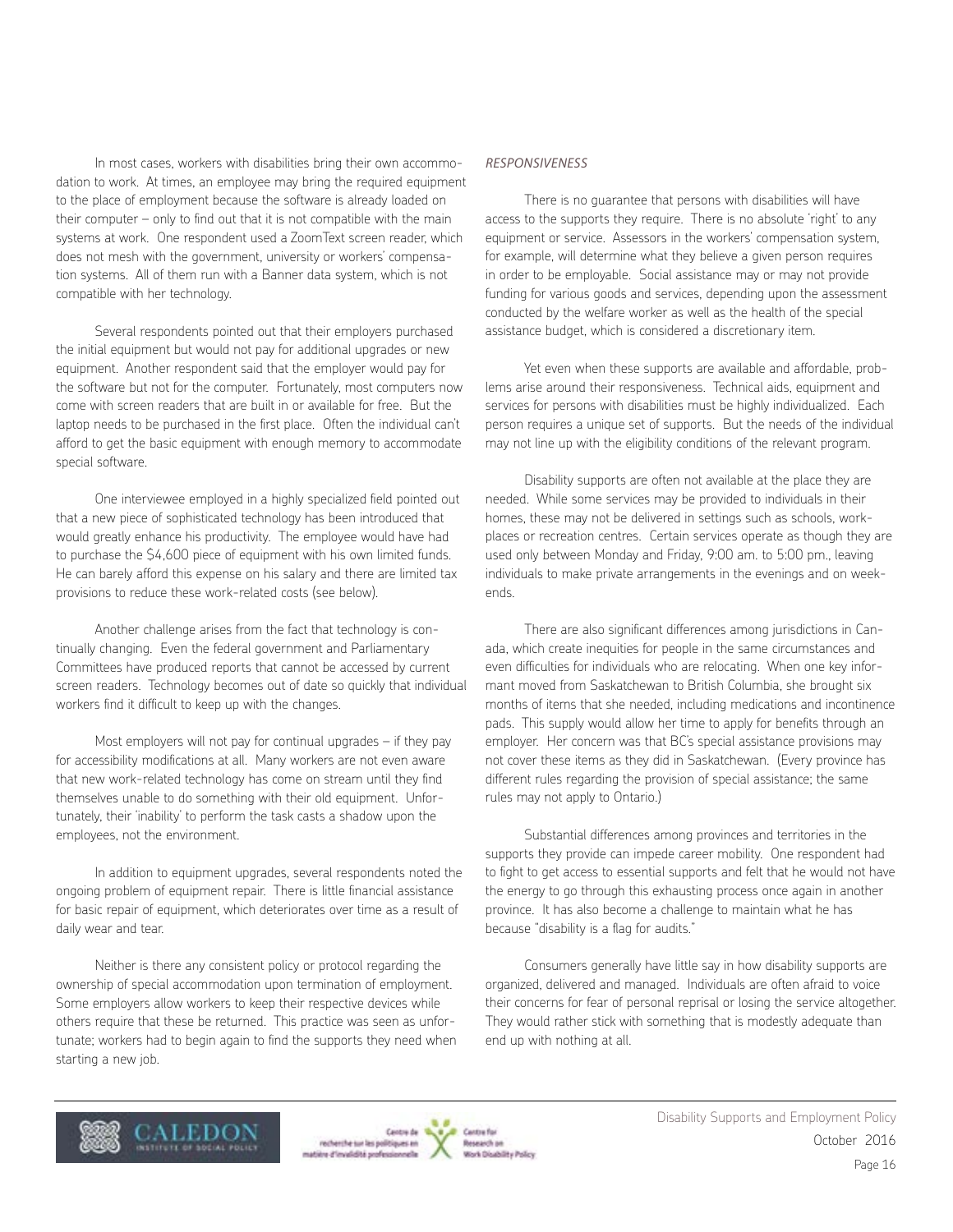One respondent spoke about the discretion in the decisions of the workers' compensation system. As noted, an assessor determines how best to meet the needs of the injured worker.

The workers' compensation system in Ontario, in particular, is huge with an estimated 1,000 case managers. They can put in place almost any supports to enable an individual's rehabilitation and return to work.

But in the last five to six years, access to equipment and services appears to have changed. Administrative processes have tightened up significantly. Fewer beneficiaries seem to be receiving further education. While it used to be common for injured workers to be sponsored to go back to school, that option is now employed less frequently. Another practice was identified that reduces applicants' prospects for improving their life conditions post-injury: Further educational opportunities are evaluated against their earnings at the time of injury. A cake decorator injured at a bakery may not re-train, for example, as a nutritionist.

Another problem arises from some of the rules related to the provision of disability supports. The Workplace Safety and Insurance Board might pay for a given service, for example, but limit the time of use. As a result, injured workers must now put in a full day and then go for therapy after work. Many are struggling to carry out the required eight hours and then add more time for rehabilitation, such as physiotherapy. In addition to exhaustion, many experience stress related to the reduced time for family life, which is usually more difficult and complex than before. "The circumstances are driving injured workers over the top" − with a clearly negative impact on health and well-being.

A study on the mental health status of Ontario injured workers with permanent impairments found that a significant portion of these workers experienced serious mental health problems as well [O'Hagan, Ballantyne and Vienneau 2012].

Sleeplessness, problems concentrating, symptoms of depressed mood, diagnosed depression, and symptoms of anxiety are identified as present for a large proportion (36% or greater) of respondents. Twelve percent reported ill effects from medication abuse. For those with diagnosed depression, symptoms of depression, anxiety, problems concentrating, memory impairment, medication abuse, and reports of sleeplessness, reported onset is higher in the post-injury period [O'Hagan, Ballantyne and Vienneau 2012: 305].

With work settings, employees typically are powerless to advocate for themselves. There is often no negotiation process with human resources personnel, which is essential to ensure an appropriate work arrangement. In one case, an employee with severe visual impairment was instructed to go to the occupational health department, which

subsequently sent an ergonomist to check the position of his computer monitor. The response was entirely inappropriate as he required special visual aids and not an adjusted seating arrangement.

Another key informant spoke about the responsiveness – or lack thereof – of the Vocational Rehabilitation Services program that assisted her in university. This woman had her first contact with the program in high school. The purpose of the intervention was to determine her vocational interests in order to guide her studies. Despite the fact that she had already been accepted to university, the program insisted on administering an IQ test because that was standard procedure. Even the staff agreed that the unbending rules represented a waste of time and resources.

Another individual was told by Vocational Rehabilitation Services that she had to join an employment support group. She found the group "depressing and unhelpful" because no member of the group actually had a job. She felt that there was nothing to be gained through her participation in these meetings and preferred to spend her time on individual iob search.

In yet another case of questionable practice, one respondent told us that she was employed on a part-time basis. She applied to a career service program that was financed by the federal Opportunities Fund (see Appendix C). She was told that she could get access to the disabilityrelated equipment she required if she were fired from her job and then got re-hired. That way, the program could count her as a success on their books.

#### POLICY STRATEGIES

The preceding discussion of problems related to the availability, affordability and responsiveness of disability supports points to the need for wide-ranging reforms in order to enable access to employment. This section on policy strategies identifies various options for reform put forward by key informants. It includes recommendations discussed in the relevant literature and highlights successful measures implemented by governments both in Canada and elsewhere in the world.

Key policy strategies include the following:

- formulate a national disability employment strategy
- change the conceptualization of disability
- implement person-centred approaches
- improve access to disability supports
- assist employers
- detach supports from income programs
- reduce the cost of disability supports.





Cantine Rod **Besearch** an on Disability Policy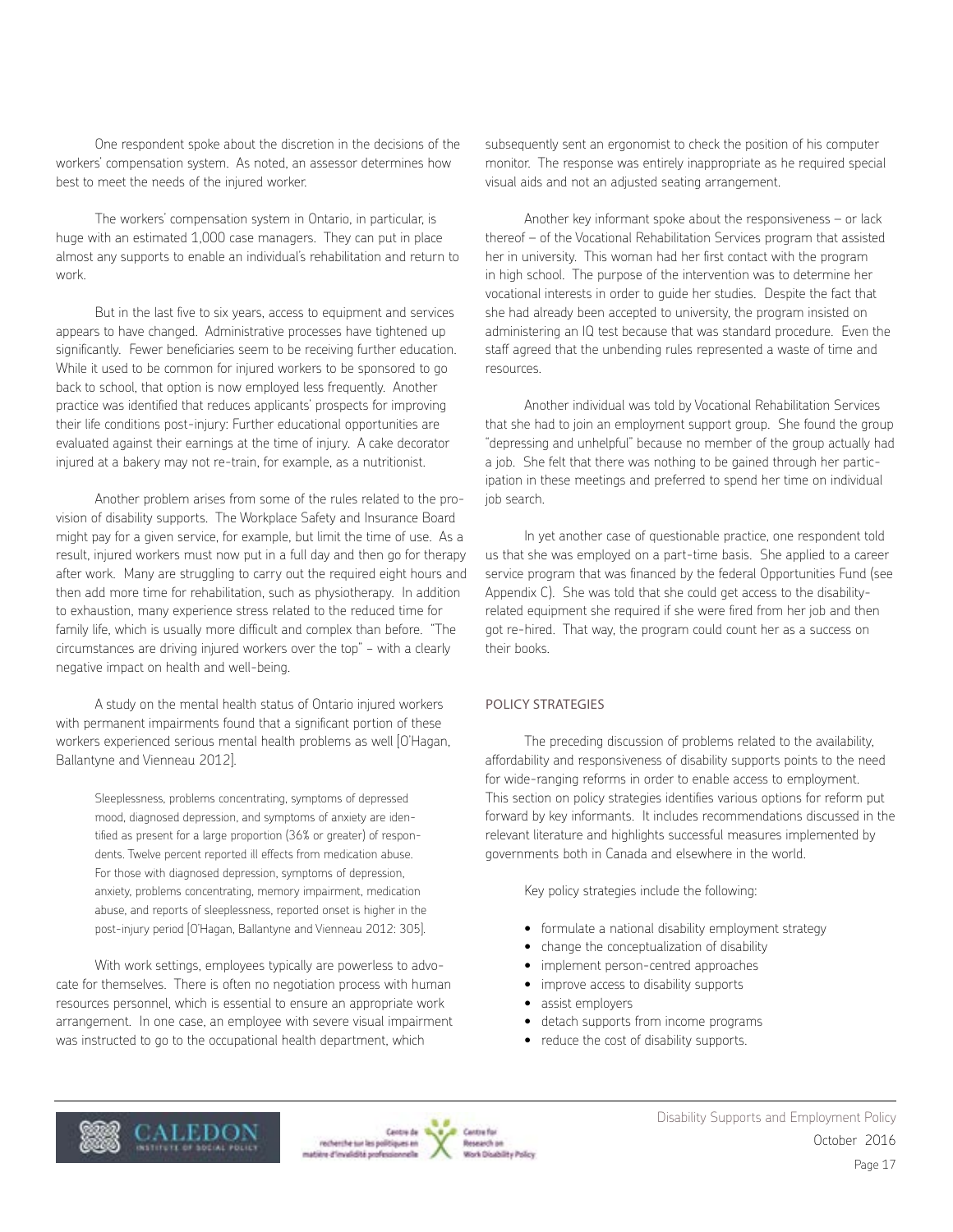## *FORMULATE A NATIONAL DISABILITY EMPLOYMENT STRATEGY*

The first step in enabling access to disability supports involves leadership. There is no coherent strategy or policy regarding the employability of persons with disabilities. If there is one, it is clearly not working.

The current federal-provincial Labour Market Agreements for Persons with Disabilities, a federal-provincial/territorial cost-sharing mechanism that supports investment in disability-related employment programs. Unfortunately, they have not appeared thus far to play a strategic role. They have acted more as administrative arrangements that enable the flow of funds to various programs. But they do not represent a coherent pan-Canadian statement of desired objectives and associated indicators of success.

The federal government should assume an active leadership role and formulate a national employment strategy for persons with disabilities [Prince 2016]. A disability employment strategy should articulate a plan for ensuring access to personal and work-related disability supports. It should set out clear objectives and benchmarks for success, including such measures as employment rates and wages. It should require regular public progress reports.

The elements of a national employment strategy were laid out in a recent report, which proposes a six-point action plan for governments to improve the labour force participation by persons with disabilities [Prince 2016]. The components include renewing the Canadian vision on disability and citizenship; improving transition planning for youth; expanding postsecondary education; fostering improvement in workplace practices; enhancing employment services and supports; and modernizing labour market agreements.

As a start to any national strategy, several respondents in our study noted the importance of raising awareness about disability and capability. The focus should be on capacity rather than quotas. The federal and provincial/territorial governments can play a leadership role by assembling teams of individuals with various disabilities to make presentations to companies, governments, non-governmental organizations and educational institutions about the employability of persons with disabilities.

#### *CHANGE THE CONCEPTUALIZATION OF DISABILITY*

The next important step in enabling access to disability supports involves modifying the conceptualization of disability. The medical model of disability, which focuses primarily upon health conditions, has been the dominant way of understanding and dealing with disability.

This model is still alive and well. Physicians and other healthrelated personnel must attest to the presence of severe and prolonged disability in order for applicants to be eligible for various income security programs, supports and services. Many disability supports are delivered through ministries of health or long-term care, which restricts their use in work settings.

This approach typically creates gaps and inequities when people with similar needs have different diagnoses. The newer thinking on disability seeks to shift away from diagnosis to an understanding of disability based on its impact on daily living. When disability is accommodated, its impact can be reduced and, in some cases, eliminated.

While the *Accessibility for Ontarians with Disabilities Act* is a step in the right direction, its implementation has been plagued by myriad problems that have hampered efforts to enable full participation in the community. There is still significant work to be done to make this legislation effective. On a more hopeful note, it has helped alter employer attitudes and create awareness of their accommodations responsibilities. Similarly, current human resources training entrenches the concept of workplace diversity.

#### *IMPLEMENT PERSON-CENTRED APPROACHES*

Disability programs and services are often designed with the needs of the delivery system as the priority consideration. Individuals must adapt to program rules and processes in order to receive assistance or support. Shifting toward a person-centred approach helps creates a flexible system that is more responsive to the unique needs of every person [Government of Saskatchewan 2015: 5].

A person-centred service system places the person experiencing disability at the centre of the process. It is organized to achieve that person's desired outcomes. It respects dignity and autonomy by allowing people to control and make decisions about the supports and services they receive [Government of Saskatchewan 2016: 9].

The health care field has been moving increasingly toward patient-centred approaches and family-centred care. Other social services are adopting similar approaches. In the so-called wraparound approach, a set of supports and services is created around youth with serious or complex needs. As part of the wraparound process, a team of individuals who are relevant to the well-being of the young person collaboratively develop an individualized plan of care, implement the plan and evaluate its success over time.





Cantine Rod **Besearch** an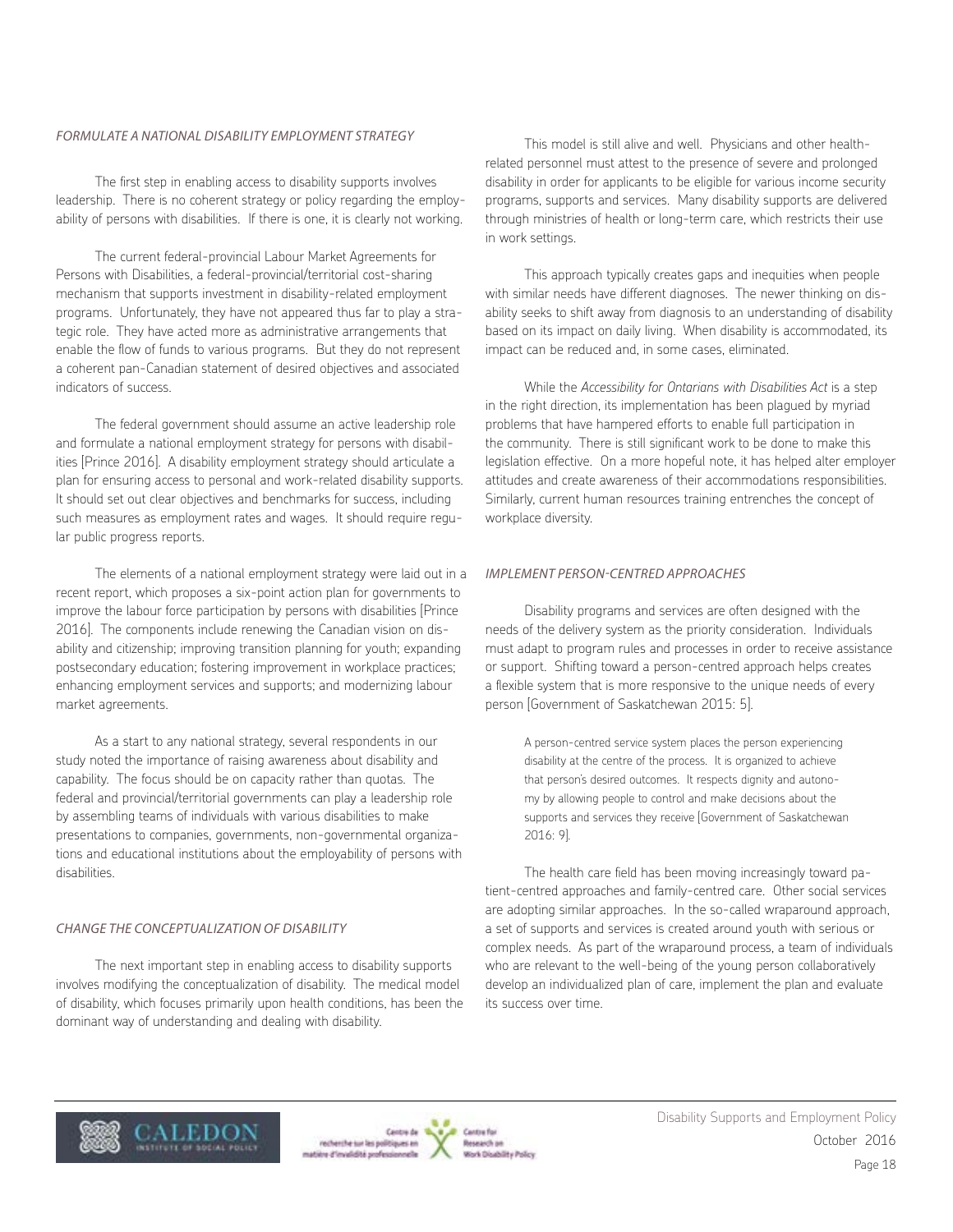One practical way to put people before systems is to actively engage people with disabilities in identifying the disability supports they need. Right now, programs are organized with a designated assessor determining a person's needs and the required supports – typically according to a fixed list of items and services. The role of this 'gatekeeper' is to set out a prescribed course of action and identify an associated set of disability supports. Disability-related programs should be organized, instead, to enable individuals to figure out the various ways in which their unique needs can be met.

Fortunately, again, and in particular for my graduate degrees, the University of Toronto was both understanding and accommodating – and, more to the point, very creative in helping me achieve the set of accommodations I required for my education. I learned that flexibility, communication and partnership were critical to my then and future success.

If nothing else, the effective provision of disability supports requires flexibility. Strict rules with single pathways and uniform choices should be replaced by general guidelines. Rules can be both restrictive and limited in their effectiveness because they cannot possibly cover every scenario. An overly prescriptive system creates responsiveness problems [Government of Saskatchewan 2015: 5].

One respondent who worked for a national organization described how she tried to get a specialized wheelchair from the Assistive Devices Program. Because this equipment was not on the ADP designated list, she had to choose from the equipment that was offered. Ideally, the program should have given her the equivalent credit for the wheelchair they had and required her to pay the outstanding balance for the one she needed. Because users must contribute 25 percent of the cost under the rules of the program, she would have had to pay only a modest additional amount.

In short, disability does not  $-$  and should never  $-$  be equated with one size fits all. Any program that assumes a one-design solution is usually out of step with the flexibility that is required.

There were other stories about inflexible rules. The Workplace Safety and Insurance Board helps pay for home renovations for injured workers with severe disabilities. In one case, a woman's request for a backyard renovation was turned down. The inflexible rule was that the program would only allow the woman to renovate her house, not her yard. She had been injured and couldn't manage the front stairs of her home. The renovation for her backyard would have allowed her to get outside for fresh air; otherwise, she was basically trapped inside her home. But her request for home renovation did not fit the precise rules of internal modifications only and her case ended up going to appeal. This stressful and expensive route could have been avoided had a more accommodating approach been employed.

Flexibility should also apply to places of employment. One respondent made clear that the more control a person has over his or her work environment, the easier it is to accommodate workplace needs. This individual, who lost his arm in a construction work injury, decided to start his own company. He held meetings with his crew and they discussed the various tasks to be carried out and by whom. It is usually straightforward to reorganize a work environment if a person can modify a given milieu and have a say in the distribution of work.

Another way to move toward the person-centred delivery of disability supports is through a financing system known as individualized funding, which involves the provision of dollars directly to individuals. It is not simply a transfer of dollars to allow consumers greater choice among existing options. Individualized funding represents a form of purchasing power that can play a vital role in generating a greater supply of supports.

Several provinces employ individualized funding for certain healthand disability-related programs. Direct Funding in Ontario is based in the principle of individualized funding (see Appendix C). Manitoba, Alberta and BC also use this form of financing for various disability-related services.

One respondent described how fortunate he is to be covered by Direct Funding in order to hire his own support workers. The flexibility of the program enables him to work full time. He can vary the hours of the attendants according to his needs. If he has an early meeting, he requests an early morning routine. Most people who are served by community agencies have to wait until the designated organization assigns a worker to them. Their schedule is determined by the agency hours and they don't have the flexibility afforded through an individually funded approach.

A major strength of Direct Funding is that the services are portable across sectors (i.e., home, school, work) and within the province. The advantage of individualized funding is that disability supports are "attached" or assigned to the person. The supports are not tied to a specific place. It means that the individual can use those supports in whatever venue these are required – at home, school, work or anywhere else in the community. A person who moves into a different life phase (e.g., from school to work or training to job search) can keep the required supports.

Portability is a significant guiding principle when it comes to disability supports. Ontario not only should preserve Direct Funding but also should consider extending the hours of service and the types of support it covers.

Other nations have taken significant steps toward individualized funding. The UK has introduced the Personalisation Agenda initiative





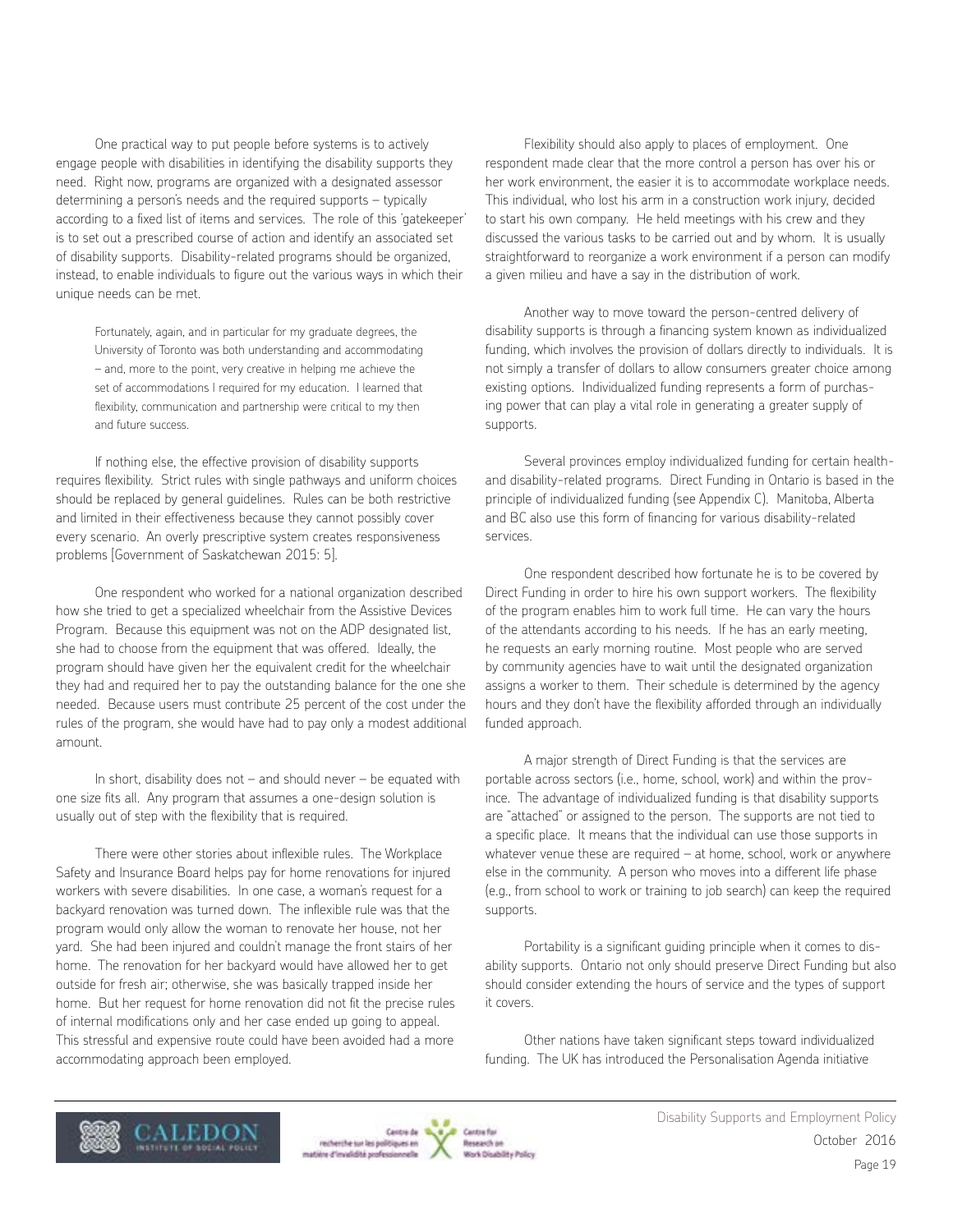that aims to give individuals choice and control over how their needs are met [Government of UK]. Under this approach, consumers are actively involved in producing a support plan, which takes into account not only health but also personal, family, social, economic, educational, mental health, ethnic and cultural background and circumstances. They then receive an associated package of funds based on these assessed needs. The plan is paid for by direct payments and/or the provision of appropriate goods and services.

Australia is another country that has seen growing support for individualized and self-managed funding with a full range of choices within the service system. New Zealand also employs individualized funding to enable the development of a holistic approach to assessment and service provision, which applies across agencies and funding sources.

It is important to acknowledge that there are potential weaknesses to individualized funding. If, for example, an attendant calls in sick in the morning, it may be difficult to get a back-up in place right away. Many individuals prefer not to have to worry about the obligations involved in being an employer. In some cases, specialized supports may not be available even if the person has the dollars to purchase them. Several respondents spoke to the importance of choice in selecting an individualized funding approach or not.

#### *IMPROVE ACCESS TO DISABILITY SUPPORTS*

The Caledon Institute has identified a detailed set of steps for improving access in the report *Five-Point Plan for Reforming Disability Supports* [Torjman 2007]. These reforms can be grouped into five main categories, which are discussed in the report:

- provide information
- ease access
- improve delivery
- develop a citizen-centred approach
- change the broader context.

An important start is to engage consumers in the governance of disability services in order to ensure the appropriateness and responsiveness of these programs. The consolidation of certain measures as well as the provision of navigation or brokerage services would also ease access to the complex world of disability supports. In fact, virtually all key informants spoke about the need for some kind of integration or centralization of access to disability supports.

The rationale for moving in this direction is clear: siloed approaches to service delivery do not work well for either citizens or governments. Traditional, program-based service delivery misses the mark for many citizens, delivering either too much or too

little service, and missing some highly vulnerable citizens entirely. Continuing to invest in such under-performance at a time when governments are dealing with significant budgetary shortfalls is, increasingly, not an option governments are prepared to pursue [KPMG 2013: i].

This integration could take the form of a single-entry window that would direct people to the appropriate place or one central point that would provide the required supports. People with disabilities should not have to "scrounge for information and assistance." Even with the Assistive Devices Program in Ontario, clients have to go different programs for certain work-related devices and services, such as attendant care.

At the very least, there is a need for a centralized source of information on disability supports for both prospective employees and employers. Respondents spoke about the importance of a simplified process on where to go for assistance and how to gain access to those supports. A single web page would be helpful.

Moreover, staff need to be well trained in the complexities of disability and associated program options. They often lack information about the range of available supports and the need for the customization of living and employment arrangements. Staff should be accessible to clients, with inquiries answered within reasonable time frames. Quality control policies should be in place to ensure appropriate and responsive service.

It would also be useful to create a central place for applications in order to reduce the time and effort involved in qualifying for disability supports. In its recent Disability Strategy, the Government of Saskatchewan called for the creation of an online portal to apply for disabilityrelated services. Such an arrangement would reduce the inappropriate use of health care personnel in completing multiple forms on behalf of a given individual.

Individuals and families experiencing disability in Saskatchewan struggle to find the information and supports they need in a system that is highly fragmented and complex. People experiencing disability are frustrated with having to continually prove they have a disability and repeatedly provide personal information because service providers do not or cannot share information. Processes and policies need to be changed to support a more seamless and co-ordinated approach to serving people experiencing disability. As well, information about disability services must be made easier to find [Government of Saskatchewan 2015: 18].

Several initiatives in Canada seem to be doing a good job in enabling access to supports. The non-profit Neil Squire Society runs a program that provides essential equipment and services to address disability-related barriers in the workplace.



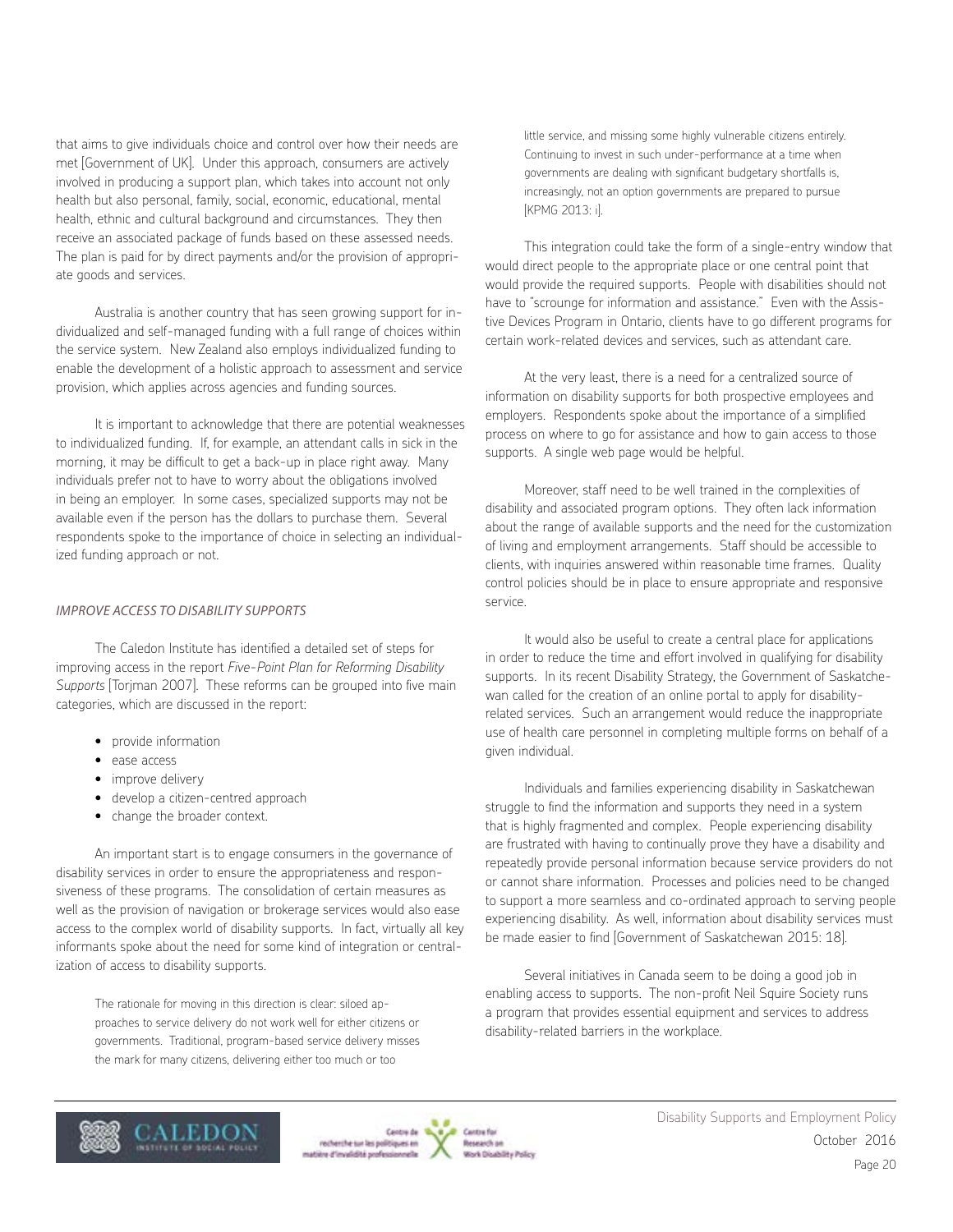The program allows individuals to submit an application online or by mail. A telephone interview is conducted in which applicants explain the nature of their disability and the barriers that exist in their workplace. The interviews are client centred and individualized and may cover a range of devices or services. Cost-sharing is always explored with the individual and/or the employer.

The BC Association for Individualized Technology and Supports is another exemplary program that enables people with severe disabilities, who need assistive technologies, respiratory services and supports, to live independently in the community. The program provides a comprehensive range of equipment and supplies and parts, respiratory therapies, biomedical engineering and peer support within a community-based environment. A registered respiratory therapist is available around the clock to provide individualized information and advice. Biomedical engineers maintain and repair respiratory equipment for clients, including mounting ventilators on wheelchairs.

The resource centre at Simon Fraser University was identified as another positive example. The person in charge was open to experimentation, which is essential when trying to figure out appropriate accommodation suitable to the unique needs of each individual. Equipment upgrades were also possible – a positive feature that many programs do not provide even though technology changes all the time. The program included an employment division to enable transition to the paid labour market after the completion of postsecondary education.

One respondent proposed that when governments update their respective inventories, they could make available this older equipment at little or no cost. Thousands of potential users could benefit from giving the older equipment a 'second life.'

The Canadian Council on Rehabilitation and Work noted that New Brunswick has introduced some effective programs. It has a robust disability action plan that is linked to its employment action plan. Both plans identify the players specifically responsible for the identified actions.

The province focuses on clients through its Training and Employment Support Services initiative (TESS) – though New Brunswick has also designed a special program intended for employers, discussed below. TESS seeks to reduce or remove the impact of a person's disability in order to enable participation in training or help the prospective worker obtain or resume employment. Any person with a disability, whether or not receiving income benefits, may be eligible for services under TESS. Disability supports are decoupled from income programs.

Through its focus on both prospective employees and employers, New Brunswick has taken full advantage of the federal-provincial Labour Market Agreement on Persons with Disabilities, which enables jurisdic-

tions to design programs that are best suited to their respective populations. A wide range of activities can be financed through the agreements, which include reimbursement for the provision of disability supports.

Every province and territory has entered into a similar labour market agreement with the federal government. It allows for sharing the cost of disability supports. But this provision raises questions as to whether this funding arrangement itself is creating problems as these supports are used only for work purposes and are funded exclusively through these agreements.

By contrast, supports and services at home typically fall under health care financing. If a person receives equipment through the Assistive Devices Program, it is not supposed to be used for work because it is funded through the Ministry of Health and Long-Term Care. Employers are expected to fund these items.

Similarly, the provision of funds for disability supports at postsecondary educational institutions means that the monies can be used only for supports employed in that venue. They are tied to the place rather than the person. Multiple funding arrangements attached to specific venues are contributing to the complex array of programs that comprise the disability supports 'system.'

To address this issue and the supply problem more generally, Caledon has called for the creation of a national Disability Supports Fund that would harness federal and provincial/territorial investment in disability supports [Torjman 2015; 2000]. While governments would be the primary funders of disability supports, the disability community in each jurisdiction would be actively involved in decisions regarding their design, delivery and governance.

The proposed financing arrangement would allow flexibility in provincial/territorial design and delivery. But in order to receive federal funds, provinces and territories would be required to adhere to a set of guiding principles related to portability and responsiveness. The *Canada Health Act* represents a policy precedent for linking conditions to dollars − though it played this role far more effectively in the past than it does today.

A major strength of this proposal is that a Disability Supports Fund would be able to finance disability supports whether they are used at home, at work or anywhere in the community. It would do away with the need for provinces and territories to maximize their revenue by tapping into separate and distinct pools of money, which result, not surprisingly, in the creation of separate and distinct programs.

Moreover, a Disability Supports Fund would establish a national mechanism to enable the provision of disability supports completely apart





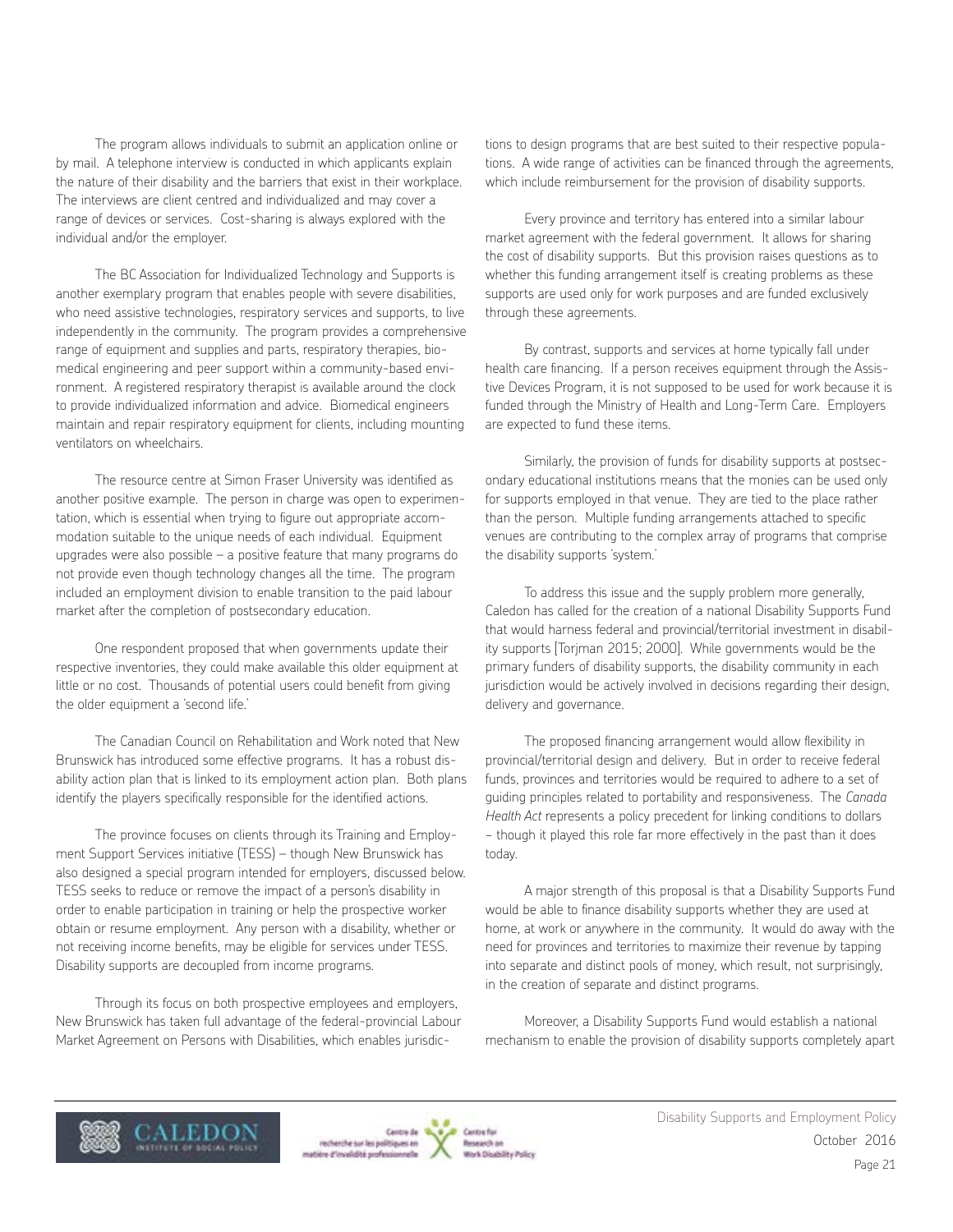from income programs. It no longer would be necessary for persons with disabilities to rely on a given income program, such as welfare, in order to obtain essential supports (discussed below). Ideally, the integration of disparate programs and services would also reduce the barriers created by current funding arrangements, which basically make artificial distinctions among health, social and educational services.

One respondent proposed the creation of a pan-Canadian Assistive Devices Program intended for employment. Employers and prospective/ current employees could apply for grants – say worth 80 percent of the projected costs − to offset a substantial portion of total expenditure. Such a program not only would meet the needs of current employees but would also help many prospective employees find work. Often they can't get a job because they lack the associated aids or equipment. For employers, the proposed new program would provide a central and reliable source of information as well as reduce their own financial contribution.

A group of representatives from various disability organizations is preparing a report on the *UN Convention on the Rights of Persons with Disabilities* to be presented in the fall in Geneva. It is proposing investment in a national accommodation fund.

#### *ASSIST EMPLOYERS*

Attitudinal barriers are a serious impediment to employment. Most employers have limited knowledge about disability and accommodation. They generally assume that disability involves additional costs.

Other employers seemed to be benefitting from some form of wage subsidy by having done the hiring but were slow to incur any additional costs in respect of that person. In some cases, employers were willing to hire people on short-term contracts that took advantage of government wage subsidy supports, but were unable or unwilling to hire the individual permanently once the initial work period ended.

Even if employers want to hire a person with a disability, there typically is no place to go to ask for information or guidance. One way to tackle this tough problem is to identify positive efforts under way in the country and to build on that good work.

New Brunswick Employer Support Services, for instance, is an exemplary initiative. It sends staff throughout the province to talk to employers and ask whether they would be interested in hiring persons with disabilities. The program provides information about accommodation and assists in accessing the required resources. It is funded by the Department of Post Secondary Education, Training and Labour. The federal government contributes to the program through the Canada-New Brunswick Labour Market Agreement for Persons with Disabilities.

New Brunswick Employer Support Services receives advice from a voluntary advisory committee that includes representation from the Department of Post Secondary Education, Training and Labour, the New Brunswick Disability Executives Network and New Brunswick employers. Employers can call for a toll-free consultation that provides individual support, information, access to training, and linkages for hiring and retaining skilled employees with disabilities. Employers typically need advice in determining how best to set up an appropriate work station and environment for employees with disabilities.

New Brunswick has also asked the Canadian Council on Rehabilitation and Work to develop an Employers Guide. The project is being undertaken in association with the Community Business Development Corporation, a network of 41 not-for-profit organizations working with government and the private sector to meet the needs of small business in the Atlantic region.

The Magnet program in Toronto was identified as another excellent initiative. It is a not-for-profit social innovation founded by Ryerson University in association with the Ontario Chamber of Commerce. The initiative is a partnership among post-secondary institutions, not-forprofit organizations, government, labour and industry partners working together to tackle the unemployment and underemployment of Canadians.

The program has a network of more than 75,000 job-seekers, 6,000 employers, 28 post-secondary educational institutions in Canada and 170 labour and community-based organizations. While it serves all Canadians, it focuses on tackling the unemployment and under-employment of youth, newcomers to Canada, Indigenous peoples and persons with disabilities.

Magnet incorporates a number of features that are particularly innovative when it comes to disability. It allows job seekers to privately self-identify as a member of an equity group and for employers to create targeted postings. It matches candidates to jobs based on their entire skills profile rather than their education/experience alone. Its analytics engine has the potential to generate powerful data about job-seekers with disabilities, including aggregate information on education levels, which can be used for presentations to employers.

Finally, several respondents noted the importance of highlighting positive stories from employers who have had a good experience hiring employees with disabilities. Positive references were made to the practices at CIBC, the Royal Bank of Canada, Sasktel, Volunteer Ottawa and Mark Wafer at Tim Hortons. It is important to ensure that these exemplary employers have an opportunity to share their good practice with others.





Cantine Rod **Besearch** an vi Disability Policy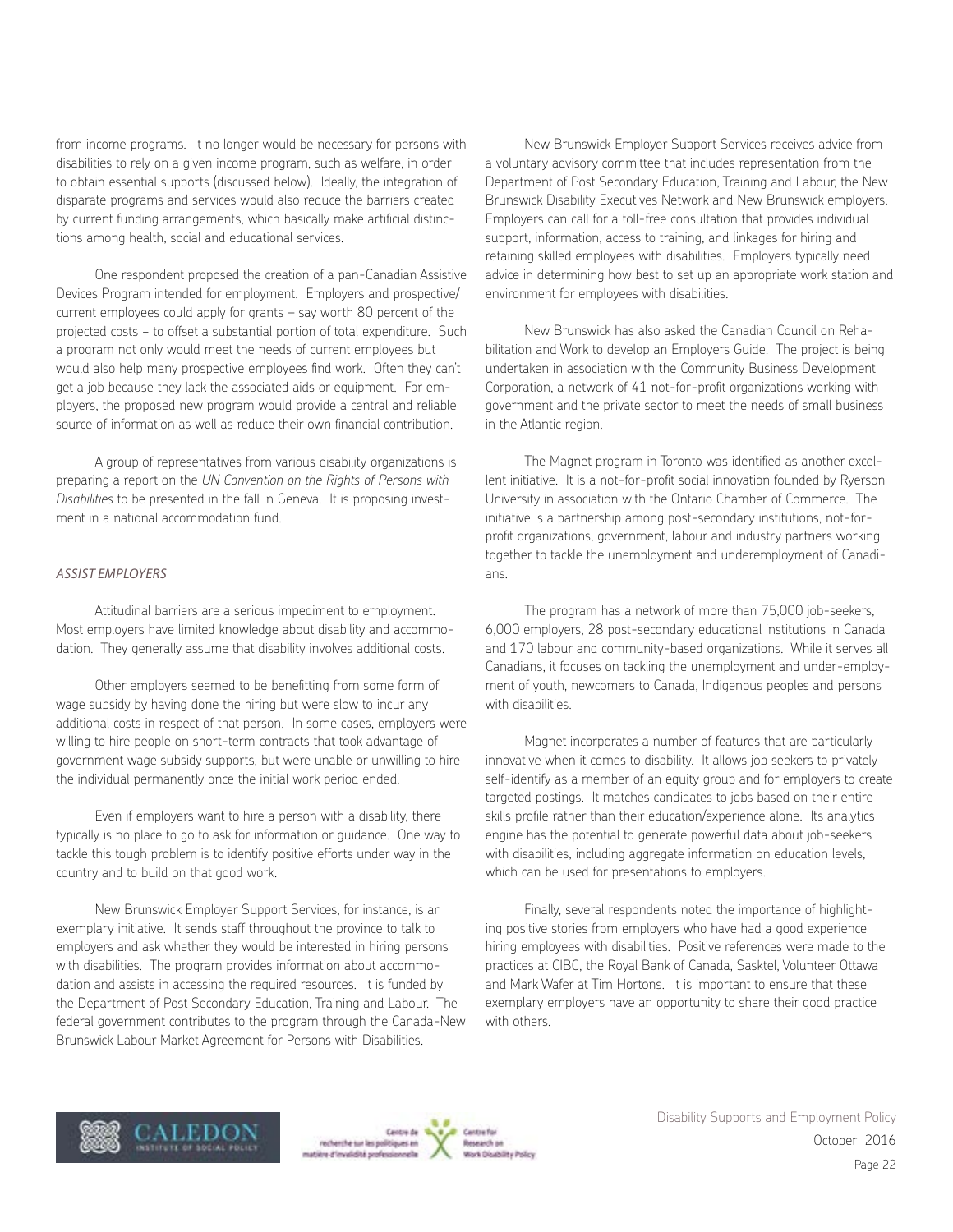### *DETACH SUPPORTS FROM INCOME PROGRAMS*

Canadians with little or no income or those who cannot afford to pay for high health-related costs often turn to social assistance (i.e., welfare) in their respective jurisdictions. The primary role of welfare is to provide financial aid for basic needs - food, clothing, shelter and utilities. But the program may also pay for additional items, such as wheelchairs, hearing aids, prosthetic equipment, medications, special eyeglasses or other assistive devices, arising from a health-related or disabling condition.

There are considerable limitations to welfare, however, in that certain goods may not qualify as special assistance items. There are also fiscal restraints. If a province or territory has exceeded its special needs allocation prior to the end of the fiscal year, it may simply stop paying for special assistance items until the start of the next budget cycle.

Unfortunately, these special needs provisions can create a 'Catch 22' for social assistance recipients. The availability of this form of income-in-kind makes it difficult to move off the program for fear of losing essential disability supports. It may be better to stay on welfare than to find low-paying employment that does not cover these high additional costs. Caledon identified this welfare wall problem in a series of analyses carried out in the 1990s [Torjman and Battle 1993].

We recommended at the time and continue to push for the provision of health- and disability-related services outside of the social assistance. These supports should be available to the general population and should not be linked to any program of income support – welfare or otherwise.

Current and future users of disability supports should not have to rely on an income security program in order to receive the supports they require. This linkage acts as a significant disincentive to work – precisely the opposite outcome to the one being sought. Ideally, the integration of disparate programs and services would also reduce the barriers created by current funding arrangements, which basically make artificial distinctions among funding arrangements for health, education and work.

In fact, Caledon's recommendations for the reform of welfare have gone beyond detaching disability supports from income programs. We have called for the dismantling of welfare − aside from maintaining an emergency assistance function.

We have proposed that Canadians who qualify for welfare because of severe and prolonged disabilities be eligible for a new Basic Income that would be paid for and delivered by the federal government [Mendelson, Battle, Torjman and Lightman 2010]. It would resemble in its design the federally-delivered Guaranteed Income Supplement (GIS) for seniors. Just like the GIS, payments would fall with increases in other income, allowing recipients the option of working to the extent that they

are able. Labour market participation would not jeopardize their eligibility for income support.

As noted, assistive technology purchases should be separate from the student loan/grant system. University and college disability supports require that applicants have a student loan. If family net income exceeds the income loans cut-off, students (even those with disabilities) do not qualify for disability supports.

#### *REDUCE THE COST OF DISABILITY SUPPORTS*

A final policy action involves improving various tax measures in order to reduce the cost to the consumer of disability supports.

Several provinces, including Alberta, Saskatchewan, Ontario and Prince Edward Island, have special programs to provide disability supports. In addition, selected programs in these jurisdictions operate programs to offset the extraordinary costs of certain conditions, such as spinal injury. The "piecemeal" approach in other provinces leaves the additional cost of disability as a cost as a personal responsibility.

The federal government provides some financial relief in the form of the medical expense tax credit, which reduces the costs incurred for the purchase of designated heath- and disability-related items. Only expenses in excess of the lesser of \$2,208 for 2015 or 3 percent of net income can be claimed for the federal tax credit. Because the credit may be claimed for health-related expenses, it is available to all Canadians and not just to persons with disabilities. Some of the amounts for medical expenses claimed in Ontario differ slightly from the federal amount.

In addition to the medical expense tax credit, a federal refundable medical expense supplement is available to low-income Canadians who have paid medical expenses or disability supports expenses. To be eligible for this supplement, the individual must have employment or self-employment income exceeding \$3,421 in 2015.

For 2015, the maximum supplement is the lesser of \$1,172 or 25 percent of both medical expenses and disability supports expenses. The supplement is reduced by 5 percent of combined net income that exceeds \$25,939. It is eliminated entirely when combined net income reaches \$49,379.

Another measure, the disability supports deduction (including attendant care expenses), may be claimed by taxpayers who have incurred the expenses in order to:

- earn employment or self-employment income
- attend an educational institution
- do research for which a grant was received.





Cantine Rod **Besearch** an on Disability Policy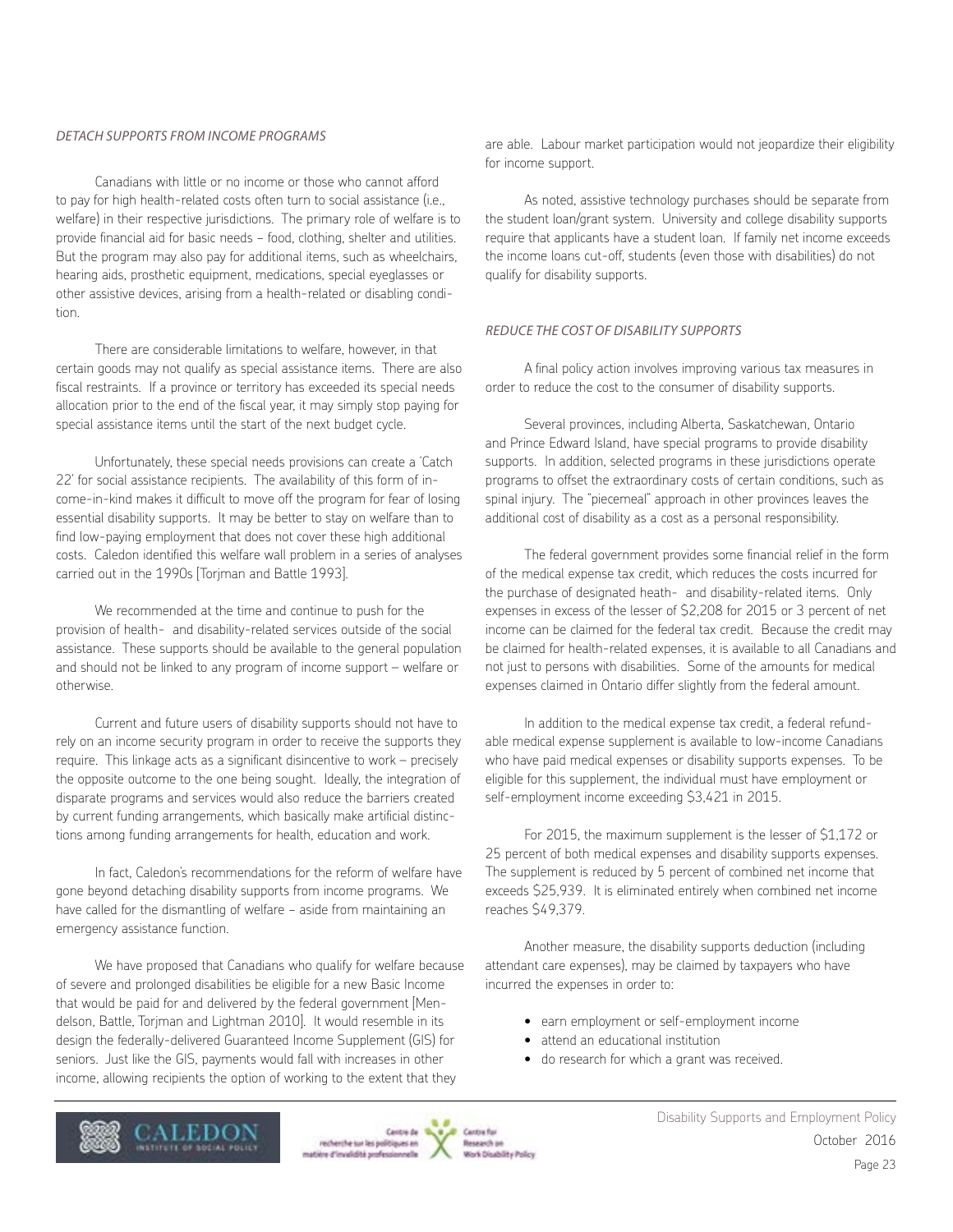Finally, individuals experiencing a severe and prolonged mental or physical impairment can claim a disability tax credit worth \$1,185 in tax savings for 2015 (based on an amount of \$7,899 for 2015). Its purpose is to help offset the costs of disability. Unfortunately, the credit is helping only a small number of Canadians with disabilities who qualify for it, and least of all those in the poorest families who receive an average of only \$29 annually [Simpson and Stevens 2016].

The good news is that there are at least four tax measures in place to help offset disability-related costs. The bad news is that these measures come with serious limitations.

First, the medical expense tax credit, medical expense supplement and disability supports deduction can be claimed only against a list of designated items. If an item does not appear on the list, even though it was used for a health-related purpose, then it cannot be claimed.

Most people are unaware not only of the approved items but also of the presence of these lists. In fact, a Globe and Mail article on this provision referred to the "shadowy" medical expense tax credit. It noted that the list typically includes expenses related to treating a medical condition but not preventing it. "The rules are quite complicated in terms of what's eligible and what's not eligible." The article also quoted a chartered accountant who noted that the "medical expense tax credit is probably one of the more complicated ones to calculate" [Carrick 2016].

Second, non-refundable tax credits are problematic. Their main shortcoming is that they are of limited value to modest- and low-income households, which pay little or no income tax and so cannot benefit from a tax reduction. Fortunately, the medical expense supplement was introduced in 2004 by the federal government in order to address this very issue. It was one of the recommendations of the Technical Advisory Committee on Tax Measures for Persons with Disabilities and is a hidden gem of which most taxpayers, likely even most accountants, are unaware [Technical Advisory Committee 2004].

But both the medical expense supplement and its parent medical expense tax credit require that a certain amount of eligible expenses be paid by the taxpayer. While non-refundable and refundable credits reduce income tax payable, they do not provide any assistance to help offset the original purchase costs.

Even individuals with modest salaries may have a difficult time paying for costly supports. They may not be considered 'low income' relative to other persons with disabilities or to a given poverty measure. But they face straitened circumstances if they need to pay on their own for expensive items that they require, which are not covered under any particular program.

Most people with disabilities are unaware of the disability supports deduction that allow them to reduce their net income. But a deduction – and even non-refundable and refundable tax credits – are intended only for tax filers. Canadians who are seeking employment or who are unable to work derive no benefit from these provisions. They are back at square one, navigating the complex maze of disability supports.

Finally, it is important to engage the private sector  $-$  especially the manufacturers of disability aids and equipment – in considering possible ways to reduce the cost of their respective products. The federal and provincial/territorial governments could also explore options for bulk purchase in order to reduce the price of these goods and services for consumers. There is precedent for this approach in federal-provincial/ territorial discussions around the joint purchase of prescription drugs [Gagnon 2012]. Strong leadership is required at the federal level to enable this important policy strategy.

#### CONCLUSION

Canada needs a national disability employment policy that improves access to disability supports and detaches them from income programs. The policy should ensure that programs are person-centred – i.e., as responsive as possible to the needs of the individual. It should include the active engagement of employers in creating meaningful job opportunities for persons with disabilities. Several tax measures can be modified to provide greater financial assistance with the cost of disability supports.

Canada needs to pay special attention to investment in and provision of disability supports. The need is great and will only grow in future with an aging population and rising incidence of chronic disease.

All the respondents interviewed for this study were confident and independent. They were not asking for sympathy or a hand-out. They wanted only the same opportunity that all other Canadians seek: to show their resilience and capacity.

#### REFERENCES

Carrick, R. (2015). "Medical expenses: Why it's worth boning up on this tax credit." *Globe and Mail*, April 6. *[http://www.theglobeandmail.com/globe-investor/](http://www.theglobeandmail.com/globe-investor/personal-finance/taxes/the-medical-expense-tax-credit-) [personal-finance/taxes/the-medical-expense-tax-credit-a-bit-complicated-but](http://www.theglobeandmail.com/globe-investor/personal-finance/taxes/the-medical-expense-tax-credit-)[worth-the-effort/article23814054/](http://www.theglobeandmail.com/globe-investor/personal-finance/taxes/the-medical-expense-tax-credit-)*

Conference Board of Canada. (2016). *Healthy Brains at Work: Estimating the Impact of Workplace Mental Health Benefits and Programs*. Ottawa: Conference Board of Canada, September.



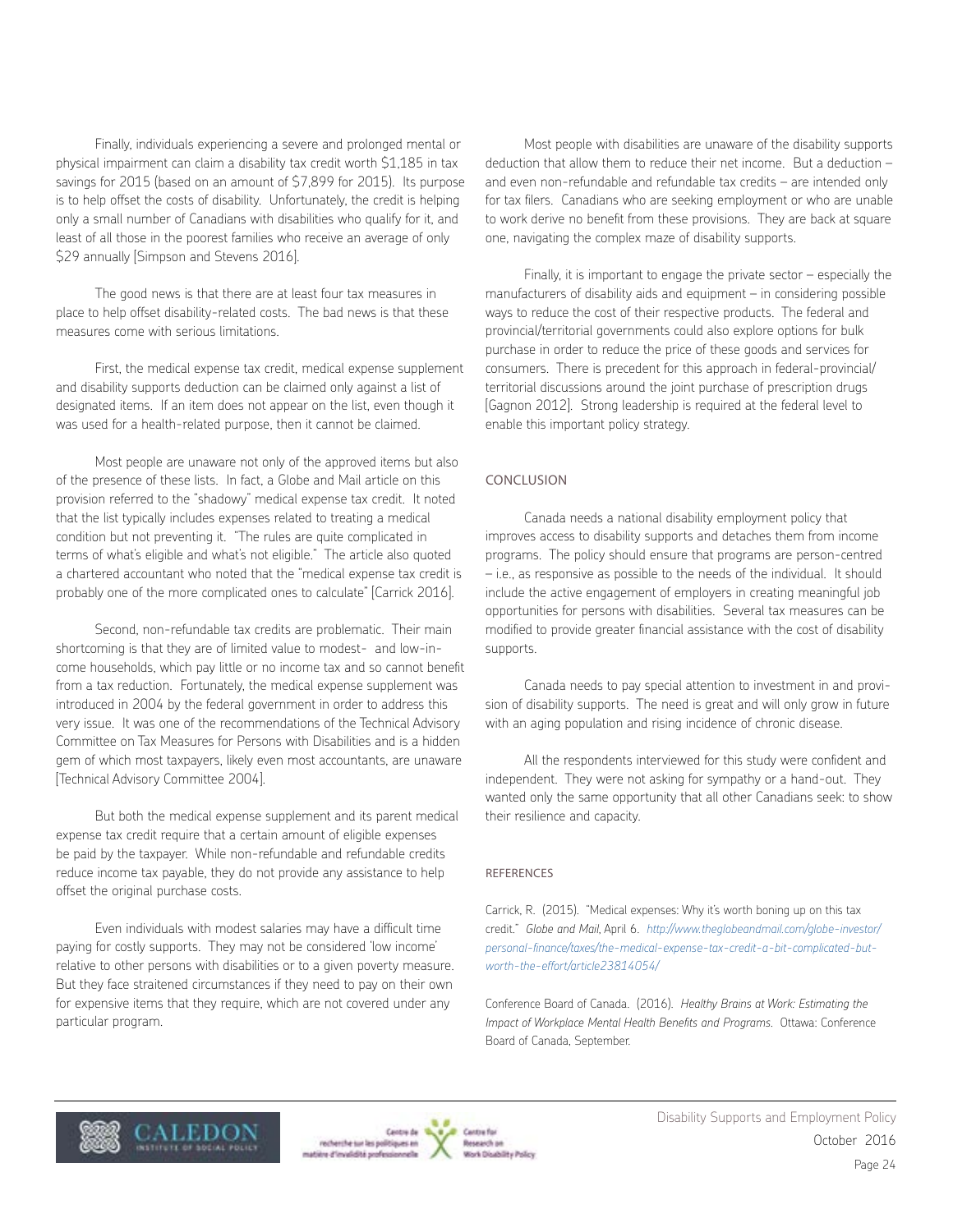Elmslie, K. (nd). *Against the Growing Burden of Disease: Protecting Canadians from Illness.* Ottawa: Public Health Agency of Canada. *[www.ccgh-csih.ca/assets/Elmslie.](http://www.ccgh-csih.ca/assets/Elmslie.pdf) [pdf](http://www.ccgh-csih.ca/assets/Elmslie.pdf)*

Gagnon, M-A. (2012). "Provinces must stand together on drug purchases." *Globe and Mail*, July 31.

Government of New Zealand. (2001). T*he New Zealand Disability Strategy: Making a World of Difference.* Auckland: Ministry of Health, April.

Government of Saskatchewan. (2015). *People before Systems: Transforming the Experience of Disability in Saskatchewan. The Saskatchewan Disability Strategy.*  Saskatoon, June.

Government of the UK. *Employing disabled people and people with health conditions.* Website, updated August 15, 2016. Department for Work and Pensions. *[https://www.gov.uk/government/publications/employing-disabled-peo](https://www.gov.uk/government/publications/employing-disabled-people-and-people-with-health-conditio)[ple-and-people-with-health-conditions/employing-disabled-people-and-peo](https://www.gov.uk/government/publications/employing-disabled-people-and-people-with-health-conditio)[ple-with-health-conditions#help-employing-disabled-people](https://www.gov.uk/government/publications/employing-disabled-people-and-people-with-health-conditio)*

KPMG International. (2013). *The Integration Imperative: Reshaping the delivery of human and social services.* Toronto: KPMG International and the Mowat Centre for Policy Innovation.

Mendelson, M., K. Battle, S. Torjman and E. Lightman. (2010). *A Basic Income Plan for Canadians with Severe Disabilities.* Ottawa: Caledon Institute of Social Policy, November.

O'Hagan, F., P. Ballantyne and P. Vienneau. (2012). *Mental Health Status of Ontario Injured Workers with Permanent Impairments.* Canadian Journal of Public Health 103(4): 303-308.

Organisation for Economic Co-operation and Development. (OECD). (2010). *Sickness, Disability and Work: Breaking the Barriers.* Paris, November.

Panel on Labour Market Opportunities for Persons with Disabilities. (2013). *Rethinking DisAbility in the Private Sector.* Ottawa: Human Resources and Social Development Canada (HRSDC).

Prince, M. (2016). I*nclusive Employment for Canadians with Disabilities: Toward a New Policy Framework and Agenda.* Policy Study 60. Montréal: Institute for Research on Public Policy, August.

Roulstone, A. and J. Williams. (2013). "Being disabled, being a manager: 'glass partitions' and conditional identities in the contemporary workplace." *[http://www.](http://www.tandfonline.com/doi/abs/10.1080/09687599.2013.764280) [tandfonline.com/doi/abs/10.1080/09687599.2013.764280](http://www.tandfonline.com/doi/abs/10.1080/09687599.2013.764280)*

Simpson, W. and H. Stevens. (2016). "The Disability Tax Credit: Why It Fails and How to Fix It." *School of Public Policy SPP Research Papers*, 9(24). Calgary: University of Calgary, June. *[http://www.policyschool.ca/wp-content/uploads/2016/07/](http://www.policyschool.ca/wp-content/uploads/2016/07/disability-tax-credits-simpson-stevens.pdf) [disability-tax-credits-simpson-stevens.pdf](http://www.policyschool.ca/wp-content/uploads/2016/07/disability-tax-credits-simpson-stevens.pdf)*

Statistics Canada. (2013). *Disability in Canada: Initial findings from the Canadian Survey on Disability*. Ottawa. *[http://www.statcan.gc.ca/pub/89-654-x/89-654](http://www.statcan.gc.ca/pub/89-654-x/89-654-x2013002-eng.htm) [x2013002-eng.htm](http://www.statcan.gc.ca/pub/89-654-x/89-654-x2013002-eng.htm)*

Technical Advisory Committee on Tax Measures for Persons with Disabilities. (2004). *Disability Tax Fairness.* Ottawa: Department of Finance, December.

Till, M., T. Leonard, S. Yeung and G. Nicholls. (2015). *A Profile of the Labour Market Experiences of Adults with Disabilities among Canadians Aged 15 Years and Older, 2012*. Ottawa: Statistics Canada, catalogue no. 89-654-X2015005.

Torjman, S. (2015). *Disability Supports: Missing on the Policy Radar*. Ottawa: Caledon Institute of Social Policy and Mowat Centre for Policy Innovation, May. *<http://www.caledoninst.org/Publications/PDF/1072ENG.pd>*f

Torjman, S. (2007). *Five-Point Plan for Reforming Disability Supports*. Ottawa: Caledon Institute of Social Policy, October. *[http://www.caledoninst.org/Publications/](http://www.caledoninst.org/Publications/PDF/649ENG.pdf) [PDF/649ENG.pdf](http://www.caledoninst.org/Publications/PDF/649ENG.pdf)*

Torjman, S. (2000). *Proposal for a National Personal Supports Fund*. Ottawa: Caledon Institute of Social Policy, October. *http://www.caledoninst.org/Publications/ PDF/1-894598-27-X.pdf* 

Torjman, S. (1997). *National Framework on Disability Income and Supports*. Paper prepared for the Federal Provincial Working Group on Disability Incomes and Supports. Ottawa.

Torjman, S. and K. Battle. (1993). *Breaking Down the Welfare Wall.* Ottawa: Caledon Institute of Social Policy, October.

Turcotte, M. (2014). *Persons with disabilities and employment*. Catalogue no. 75- 006-X ISSN 2291-0859. Ottawa: Statistics Canada, December 3.

Tweddle, A., K. Battle and S. Torjman. (2015). *Welfare in Canada 2014.* Ottawa: Caledon Institute of Social Policy, November. *http://www.canadasocialreport.ca/ WelfareInCanada/2014.pdf* 

Winn, C. and C. Hacker. (2009). *2009 Employer Study Key Findings.* Powerpoint presentation slides prepared by COMPAS Research and Join Opportunity Information Network – Toronto Region.





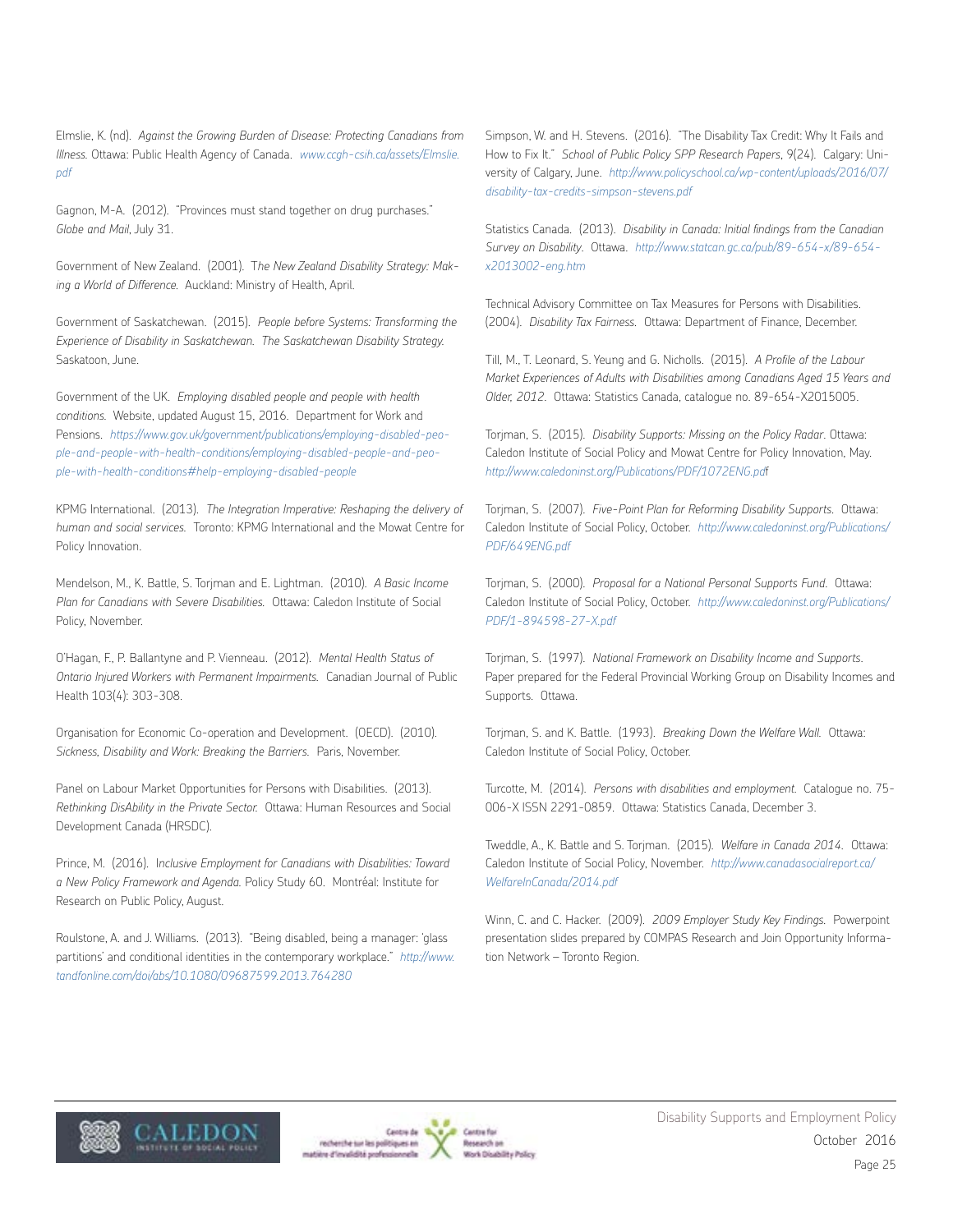# **Appendix A: Key Informants**

- 1. Jessica Bonish
- 2. Roger Bursey
- 3. Pat Danforth
- 4. Alec Farquahar
- 5. Andrew Gurza
- 6. Maureen Haan
- 7. James Hicks
- 8. Allen Jones
- 9. Kim Kilpatrick
- 10. Nancy Lear
- 11. Steve Mantis
- 12. Anthony Micaleff
- 13. Sean Nixon
- 14. Alyas Omead
- 15. David Onley
- 16. Wendy Porch
- 17. Brandon Prevost
- 18. Joanne Psaila
- 19. Tim Rose
- 20. Jewelles Smith
- 21. Jeff Sparks
- 22. Mahadeo Sukhai
- 23. Kailha Winter-Smith



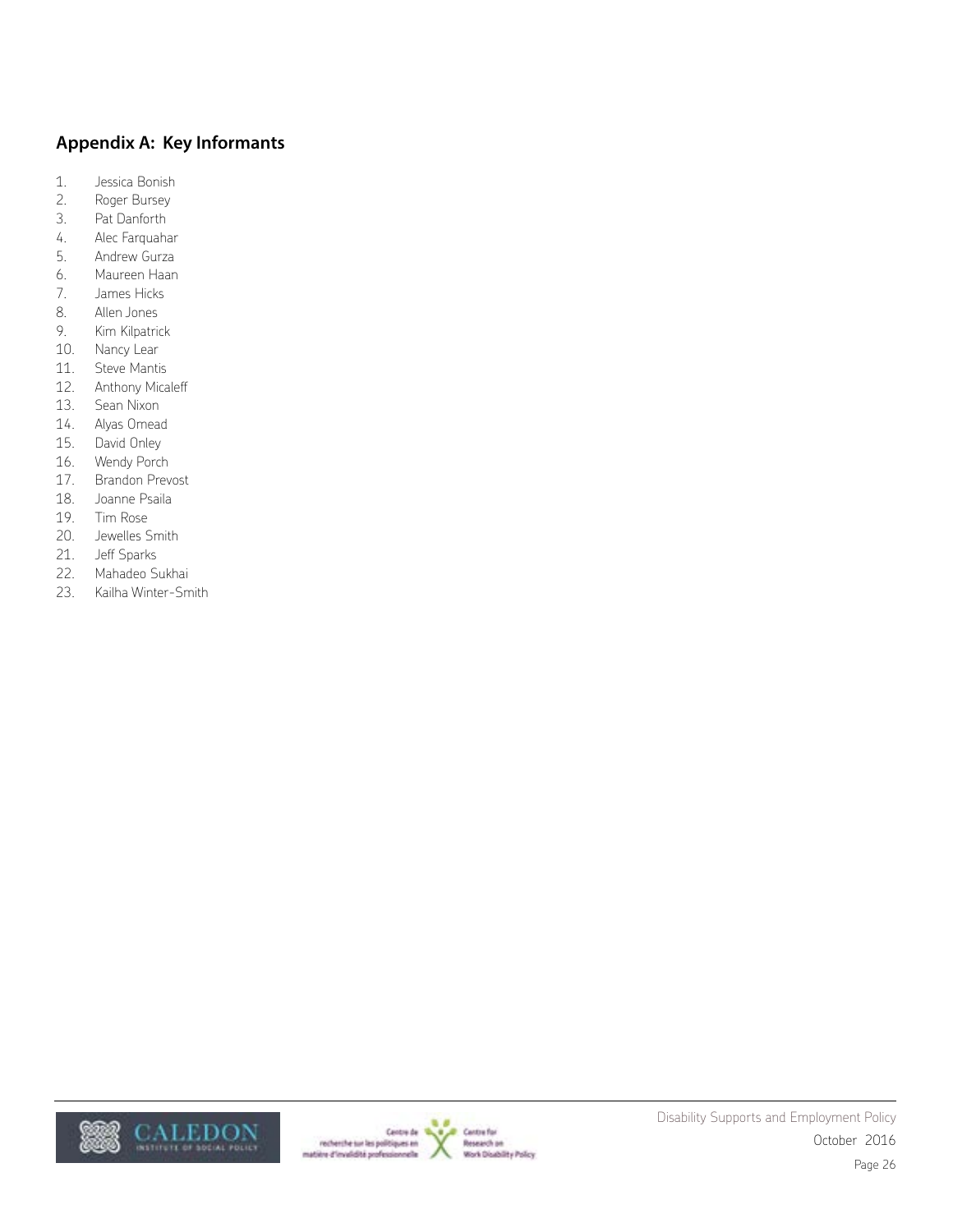# **Appendix B: Interview Questions**

- 1. Have you ever had to use disability supports? If so, which ones?
- 2. Can you describe the process involved in accessing these supports? Were they available through a community organization, the province directly, an employment program or an income program?
- 3. Can you describe your experience? What worked well for you? What challenges did you face?
- 4. What was your experience regarding employment, in particular? Were you able to gain access fairly easily to the supports you required? If not, what was the problem?
- 5. Did you ever have to change jobs? Were the employment supports and services portable (i.e., did they move with you when you changed jobs, moved to another province for work, went on disability-related or sick leave, returned to school)?
- 6. How would you make supports and services more available for training and employment?
- 7. What kinds of follow-up are in place (if any) to ensure that the supports are appropriate and are continuing to work well for you?
- 8. Do you have any suggestions related to the system of disability supports and services in your province?
	- a. What parts of it do you think are working well?
	- b. Which parts are not working well?
	- c. How would you change the current set of disability supports and services to tackle some of the challenges you identified (e.g., related to accessibility, affordability, portability and/or responsiveness)?
- 9. Are you aware of programs in other jurisdictions in Canada that you would like to see adopted in your province?
- 10. Are you aware of exemplary disability support initiatives in other countries?
- 11. Is there anything else barriers or problems that you have had to face in regard to accessing employment or support programs?
- 12. Is there anything else you would like to tell us that we need to know about the disability support system in your province?
- 13. Is there anyone else to whom we should be speaking? Studies of which you're aware that are relevant to this effort?



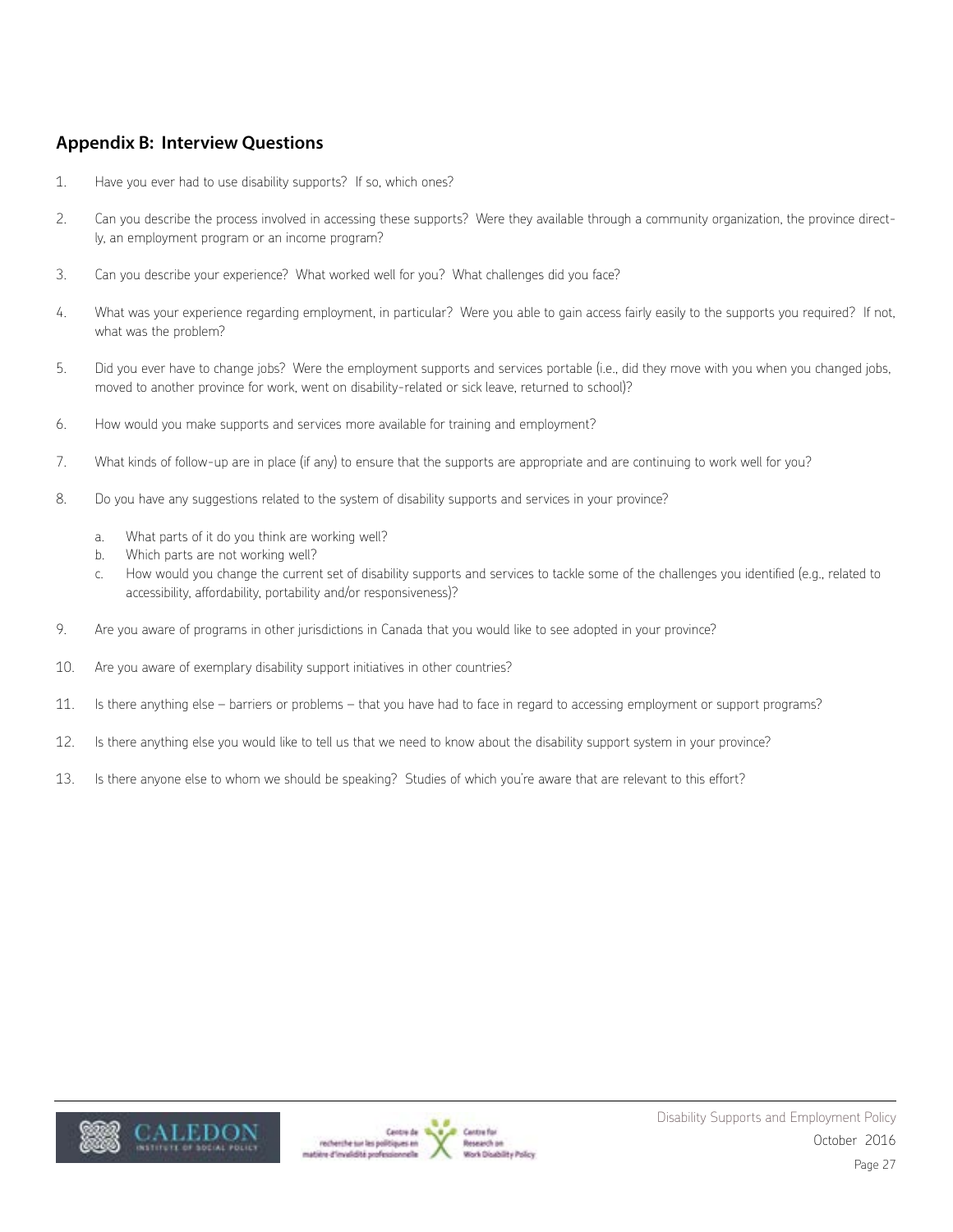# **Appendix C: Selected Federal and Ontario Programs**

#### *OPPORTUNITIES FUND*

The federal Opportunities Fund makes available grants to eligible applicants including not-for-profit and for-profit organizations, municipal governments, Indigenous organizations (including band councils, tribal councils and self-government entities), provincial and territorial governments, institutions, agencies and Crown Corporations.

Participants are recruited by the grants recipients. To participate in the Opportunities Fund, individuals must have a permanent physical or mental disability that restricts their ability to perform daily activities. They must require assistance to prepare for, obtain and keep employment or self-employment. Eligible activities include skills for employment, wage subsidy, self-employment, enhanced employment assistance services and employer awareness.

Skills for employment must be combined with an employment experience intervention (either self-employment or wage subsidy). Self-employment funds help persons with disabilities start a business. Wage subsidies provide financial support to employers to encourage them to hire persons with disabilities whom they would not normally hire. The Opportunities Fund also supports special services that help individuals prepare for, find and maintain employment. These include employment counselling, assistance with job placement and job coaches to enable integration into the workforce.

Finally, the Opportunities Fund makes available funding for employer awareness projects that highlight the capabilities and skills of workers with disabilities. Activities may include working with employers to address barriers and increase employment opportunities for persons with disabilities. Applicants are encouraged to explain how they will share lessons, successful models and tools to raise employer awareness.

#### *ENABLING ACCESSIBILITY FUND*

The Enabling Accessibility Fund is a federal program that supports the capital cost of construction and renovation related to improving physical accessibility and safety for people with disabilities. The program consists of two funding streams.

The workplace accessibility stream provides funding to eligible recipients for projects that improve accessibility in workplaces across Canada. Projects may include renovating, retrofitting or constructing workplaces in which job opportunities for people with disabilities could be created or maintained, retrofitting motor vehicles for work use, and providing information and communications technologies for work use. The community accessibility stream supports projects that improve accessibility in communities across the country.

#### *WORKERS' COMPENSATION*

Provincial workers' compensation agencies pay income benefits for wage losses arising from disabling disease or injury caused by work exposures. In Ontario, workers' compensation is administered by the Workplace Safety and Insurance Board (WSIB).

If an employee misses time from work because of a work-related injury or illness, the WSIB will pay for loss of earnings − generally 85 percent of take-home pay. The program is guided by work reintegration principles that emphasize appropriate and early work reintegration. If the workplace parties have not been successful in returning the injured worker to work, the WSIB assesses the case no later than 12 weeks from the date of injury. It provides specialized work transition services a few months after the injury.

Return-to-work specialists help employees and employers develop a plan for return to a pre-injury job with or without accommodations. Work transition specialists provide advice, plan vocational rehabilitation and coordinate work reintegration. The latter may include modified work and/or transition to a different job with the employer or with a new employer, if necessary. Prospective workers have access, upon approval by an assessor, to a designated list of health care equipment and supplies, to improve or maintain independent living.



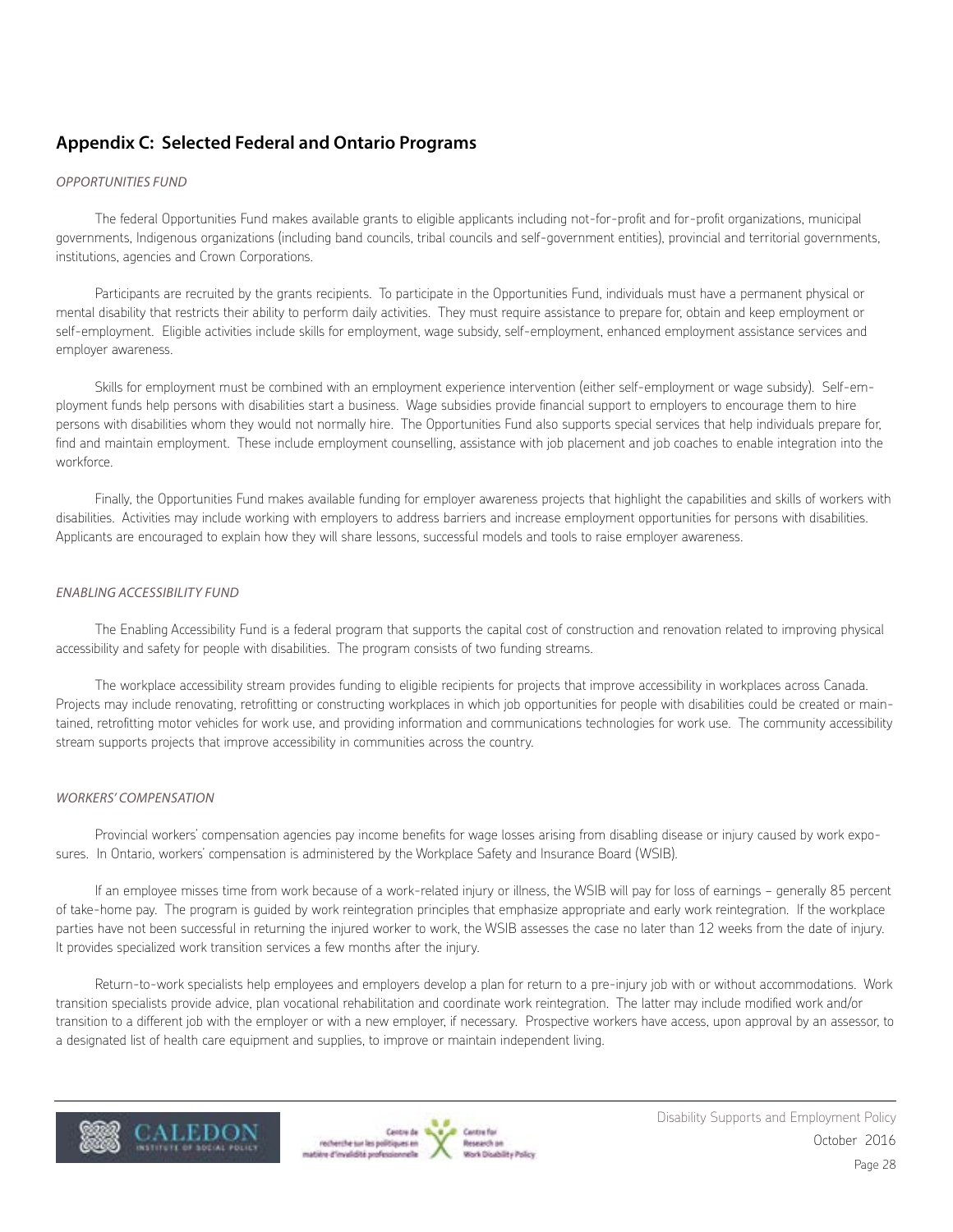## *CANADA PENSION PLAN DISABILITY BENEFIT*

The Canada Pension Plan disability benefit (CPPD) pays monthly benefits to workers who have to leave their employment because of a disability that is both severe and prolonged. 'Severe' refers to a mental or physical disability that regularly stops the individual from carrying out any type of substantially gainful work. 'Prolonged' means that the disability is long term and of indefinite duration or is likely to result in death. Applicants must have contributed to the Canada Pension Plan in four of the last six years, or three of the last six years if they have made contributions for at least 25 years.

CPPD beneficiaries receive monthly taxable payments that are based on a flat rate plus an amount determined by how much they contributed to the program during their working careers. In 2016, the maximum monthly benefit was \$1,291; the average monthly benefit was \$934. At age 65, beneficiaries stop receiving the monthly CPPD benefit and begin receiving the Canada Pension Plan retirement pension.

#### *ONTARIO DISABILITY SUPPORTS PROGRAM*

The Ontario Disability Supports Program (ODSP) consists of two main categories of assistance: income support and employment supports.

Income support is the financial assistance provided each month to help with the costs of basic needs, like food, clothing and shelter. Income support also includes special benefits, like drug coverage and vision care, for clients and their eligible family members. This program is described in detail in the annual *Welfare in Canada* series [Tweddle, Battle and Torjman 2015].

Employment supports help clients with disabilities find and keep a job. Applicants do not have to receive ODSP income benefits to be eligible for employment supports. To qualify for this assistance, an individual must have a substantial physical or mental disability that is expected to last a year or more, and makes it hard for them to find or keep a job.

ODSP employment supports include:

- help preparing for work, finding a job and keeping a job
- job coaching and on-the-job training
- software and mobility devices
- interpreter or intervenor services
- transportation assistance
- assistive devices and training to use them
- job-related tools, equipment and special clothing
- specialized computer training.

#### *ASSISTIVE DEVICES PROGRAM*

The Ontario Ministry of Health and Long-Term Care operates the Assistive Devices Program (ADP), which helps people with long-term physical disabilities get access to required equipment and supplies. In most cases, ADP pays 75 percent of an approved price. Social assistance recipients of Ontario Works or the Ontario Disability Support Program may be eligible for help with the 25 percent co-payment fee. If the required equipment is worn out, no longer under warranty and beyond repair at a reasonable cost, ADP may pay up to 75 percent of the replacement cost.

ADP funds the following types of assistive devices:

- communication aids
- feeding equipment and supplies
- hearing devices: hearing aids, cochlear implant processors and teletypewriters for the deaf
- home oxygen



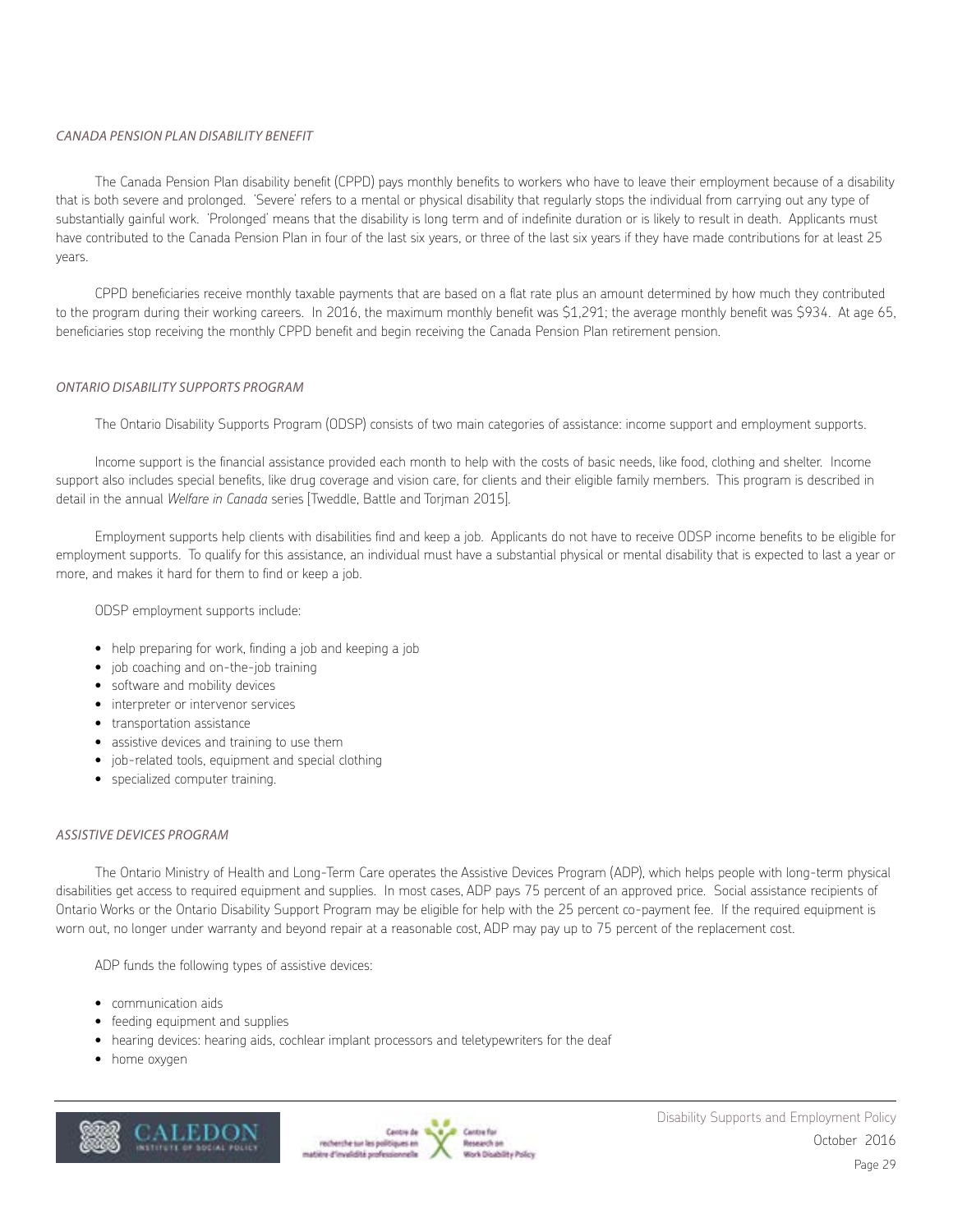- insulin pumps and supplies, and syringes for seniors
- orthotic devices
- ostomy supplies
- pressure modification devices
- prosthetic devices
- respiratory equipment and supplies
- visual aids
- wheelchairs, positioning devices and ambulation aids
- ventilator equipment and supplies.

A different assessment process applies to each type of support. Medical certification of need typically is required.

#### *DIRECT FUNDING*

Direct Funding enables adults with physical disabilities to become employers of their own attendants. Attendants assist with routine activities of living, such as dressing, grooming, bathing and transferring.

Direct Funding beneficiaries receive monthly funds for attendants of their own choice, to schedule as they require − whether their needs are at home, at work or in the community. The program is portable, which means that participants can live and travel anywhere in Ontario, taking their services with them.

As employers, participants are fully responsible for managing their own employees within a budget that is developed on an individualized basis. The amount of service is individually negotiated. Current guidelines specify that the total service funded for any one person is a maximum of 7 hours per day or 212 hours per month.

Direct Funding is administered by the Centre for Independent Living in Toronto in partnership with the Ontario Network of Independent Living Centres. It is funded by the Ontario Ministry of Health and Long-Term Care.

#### *COMMUNITY SUPPORT SERVICES*

Community Care Access Centres in Ontario provide a range of community support services for seniors and persons with disabilities who may need help to live independently in the community. Assistance varies by location and may include:

- helping seniors live independently at home
- arranging for delivery of government-funded home and community support services
- determining eligibility for government-funded services and settings, and the availability of financial subsidies for particular services
- helping apply for admission to day programs, supportive housing or assisted living programs, or certain chronic care or rehabilitation facilities
- providing information about local health care and community services.

While some services may be paid for by government, other services are provided for a fee − though government assistance may be available to help offset these costs. Specific services vary by location but may include:

- acquired brain injury services
- adult day programs
- Alzheimer disease and related dementias
- blindness and impaired vision
- care for the caregiver
- congregate dining